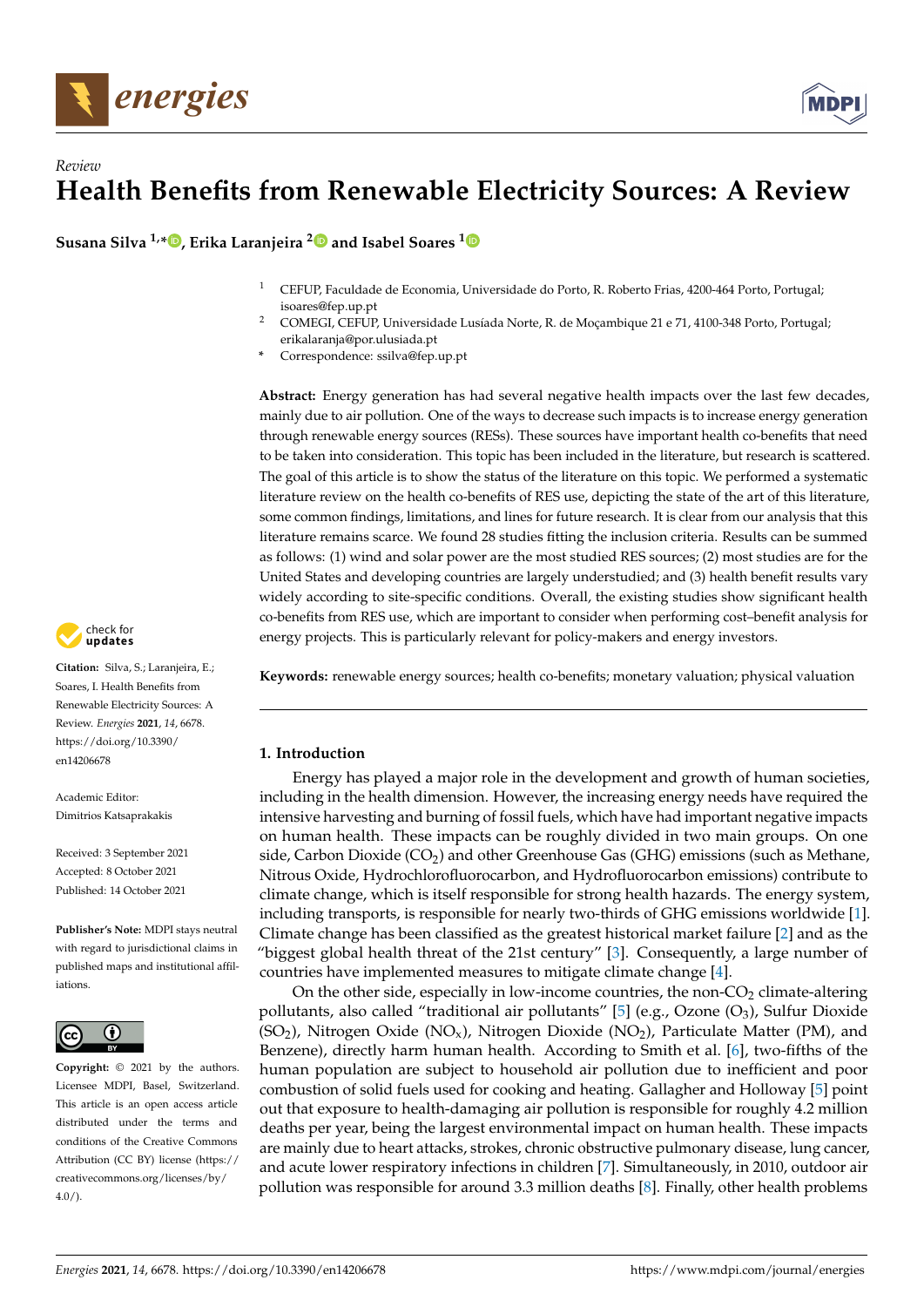are associated with occupational hazards; for instance, offshore oil drilling and coal mining are some of the highest-risk professions [\[1\]](#page-14-0).

The negative effects of energy and particularly electricity generation arise mainly from the burning of nonrenewable or fossil sources. The heavy pollution resulting from their use severely impacts human health [\[9](#page-15-2)[–11\]](#page-15-3). Hence, efforts to decrease emissions are crucial. In the energy sector, renewable energy sources (RESs) and energy efficiency (EE) appear to be the most promising contributors to achieve the goal of reducing emissions [\[7\]](#page-15-0). These sources do not have harmful emissions or, if the full life cycle is considered, have less emissions than traditional fossil fuels. Therefore, RES use can contribute to a significant decrease in emissions and consequently a drastic reduction in health damages associated with pollution. Knowledge about the health benefits of replacing fossil fuels with RESs is therefore essential.

According to Haines et al. [\[12\]](#page-15-4), the promotion of access to non-polluting and sustainable energy has a strong potential to improve public health. UN-Energy [\[13\]](#page-15-5) indicates as a specific world target the duplication of the share of RESs in the global energy mix until 2030, together with the goals of ensuring global access to modern energy services and doubling EE. For the health problems associated with poor indoor air quality (due to combustion of traditional biomass and coal for cooking and heating), which is severe in developing countries, the replacement of these energy sources for electricity and access to clean and reliable energy are crucial. According to UN-Energy [\[13\]](#page-15-5), about 1.2 billion people worldwide still live without access to electricity. In this regard, for example, biogas produced by anaerobic digestion of organic waste appears to be a relatively clean renewable fuel.

For electricity generation, the main pollutants are coal, lignite, and oil. Coal was estimated to be responsible for  $44\%$  of the  $CO<sub>2</sub>$  emissions resulting from fuel combustion in 2012, while oil held a share of 35%. The impacts of natural gas were smaller (around 20%), and even smaller for nuclear power [\[14\]](#page-15-6). Nonetheless, this last option remains controversial due to the risk of accidents, the potential for terrorist attacks, and waste management difficulties. Furthermore, for example, lignite combustion is responsible for around 27 g/kWh of  $SO_2$  emissions, while oil and coal are responsible for 14 g/kWh and 8  $g/kWh$ , respectively. For biomass, this value is around 3  $g/kWh$ , and the pattern for  $PM_{2.5}$  emissions is similar [\[14\]](#page-15-6). In general, Lelieveld et al. [\[15\]](#page-15-7) have estimated that 460,000 deaths worldwide are caused by air pollution due to electricity generation annually.

In this paper, we focus on the specific case of the deployment of RESs. These sources have grown steadily over the last few decades. However, some authors argue that they still have high costs when compared with traditional fossil fuels. The consideration of all RES benefits, including the health co-benefits, may decrease their cost disadvantage. The literature on RES health co-benefits has been slowly growing over the last few decades. Given the multidisciplinarity of the topic, there is a strong diversity in contributions. For that reason, we provide a systematic literature review (SLR) of the peer-reviewed published papers that cover health co-benefits of RES use. We aim to determine the status quo of the literature on this topic.

As referred to by Chang et al. [\[16\]](#page-15-8), the health co-benefits literature has increased considerably since the publication of the series of papers in The Lancet, which connected climate change mitigation strategies to health outcomes. Notwithstanding, it is important to highlight that we are focusing on a niche of this literature; in particular, the one exclusively covering RES deployment. Chang et al. [\[16\]](#page-15-8) reviewed papers covering modelization of air quality, transportation, and diet co-benefits of climate mitigation. Recently, Gallagher and Holloway [\[5\]](#page-14-4) reviewed the literature on health quality and health co-benefits of decarbonization strategies in the United States (US) including RES deployment. Climate mitigation strategies can be of several types. Covering all options has its advantages, but an in-depth analysis does not exist. Hence, we build on the work of Gallagher and Holloway [\[5\]](#page-14-4), extending and complementing the analysis. Our contribution to the literature includes several aspects. Firstly, by focusing exclusively on the particular case of RESs,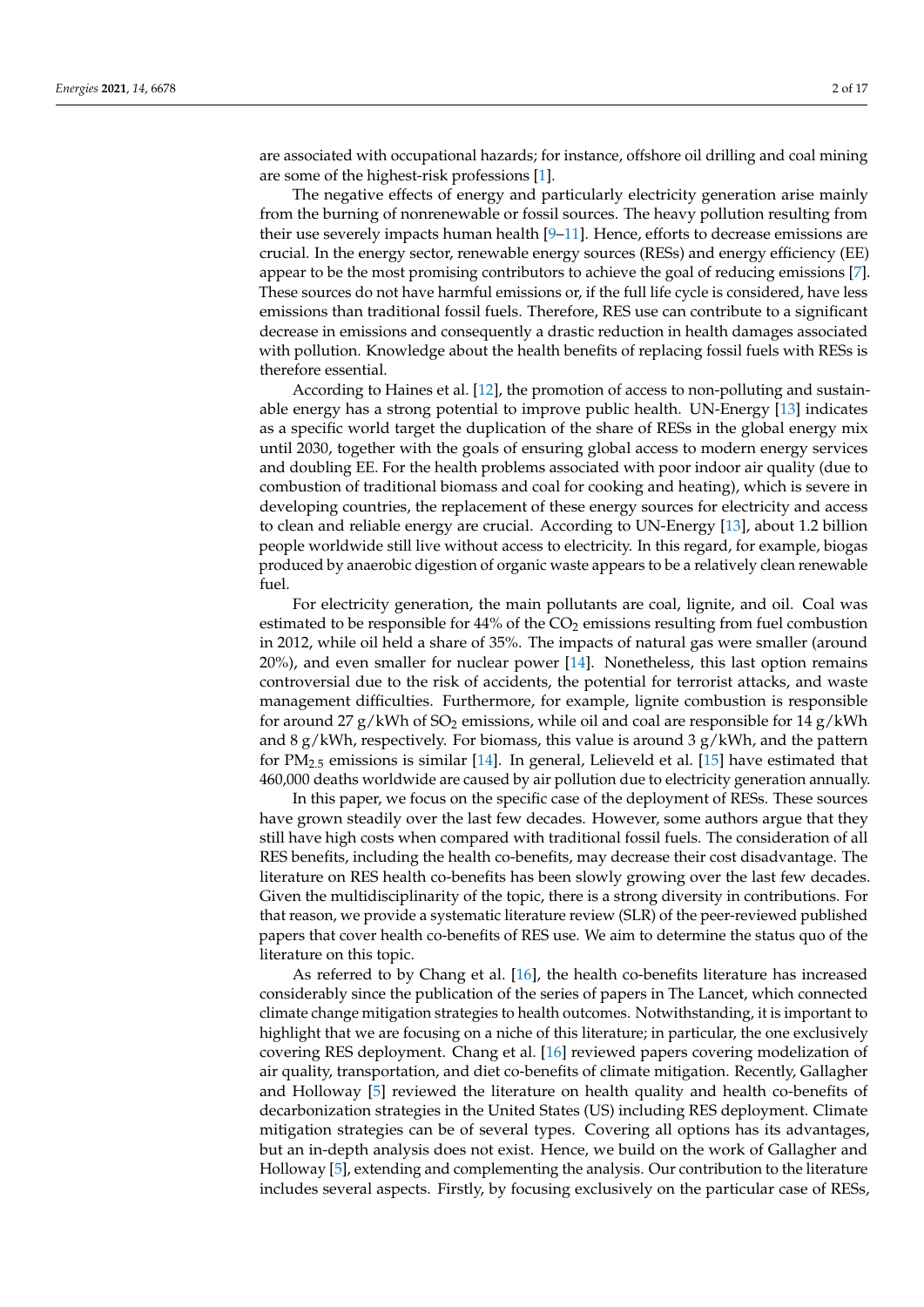we deepen the analysis, providing more details on the specific sources deployed and on the technical and economic aspects related to them. In particular, in contrast to what happens in [\[5\]](#page-14-4), we include life cycle analyses, which allows for a more comprehensive acknowledgement of all impacts of RESs when compared to fossil energy sources. Secondly, we focus on studies that explicitly cover health co-benefits and not only other air quality benefits. This allows us to have a better idea of how important this specific topic has been in the literature. Thirdly, we cover worldwide literature instead of focusing on the US. This aspect is relevant because it allows for the analysis of the spatial dispersion of studies.

The remainder of this paper is organized as follows. Section [2](#page-2-0) describes in detail the materials and methods used. Section [3](#page-3-0) depicts the results obtained in the SLR. Section [4](#page-13-0) contains the discussion. Finally, Section [5](#page-14-6) concludes the paper.

#### <span id="page-2-0"></span>**2. Materials and Methods**

We follow the methodology for a SLR described in [\[17,](#page-15-9)[18\]](#page-15-10), with the aim of presenting a methodology that can be reproducible, transparent, and objective. We want to analyze the state of the art of the literature on the health co-benefits of RESs in physical and monetary terms, applied methods, electricity sources covered, and results obtained.

For this SLR, we included only articles published in peer-reviewed journals, in English, from January 2000 to May 2021, included in the Clarivate Analytics Web of Science (WoS), SciVerse Scopus, Elsevier Science Direct, and PubMed databases.

Our focus on peer-reviewed published papers follows the recommendations in [\[18\]](#page-15-10) and guarantees a higher quality of the studies included. The covered period starts in January 2000, since, according to our previous research, before 2000 RESs were still in an incipient phase and were therefore not very significant in the literature.

The search criteria used were the same in all databases. The search keywords used were: "Health Benefit \* + Renewab \* Electricity", in the title, abstract, and keywords, which returned 355 results, some of which were duplicated (139). After deleting the duplicates form the list, the titles and the abstracts were analyzed to assess whether the criteria of relevance were satisfied, that is, the article should quantify separately the health co-benefits of using RESs. Papers whose abstract did not allow us to conclude precisely if they fell within the scope were also admitted to the next phase. A total of 51 papers were admitted to the next phase. After reading all 51 papers, we verified that only 24 papers fulfilled the inclusion criteria. Some studies calculate the health co-benefits of RESs and other mitigation strategies together (e.g., [\[19](#page-15-11)[–21\]](#page-15-12)); hence, we had to exclude them for not completely meeting the inclusion criteria.

Besides the papers taken from the databases using the keywords, we also included research cited by retrieved papers and manual searching. In the end, we obtained 28 articles. Table [1](#page-2-1) summarizes the procedure followed in the SLR.

<span id="page-2-1"></span>

| <b>Step</b> | Description                                                                   | WoS | <b>Scopus</b>            | Science<br><b>Direct</b> | PubMed | <b>Total</b> |
|-------------|-------------------------------------------------------------------------------|-----|--------------------------|--------------------------|--------|--------------|
| Step 1      | Papers with selected keywords                                                 | 132 | 133                      | 80                       | 10     | 355          |
| Step 2      | Deleting duplicate papers                                                     |     |                          | $\overline{\phantom{0}}$ |        | 216          |
| Step 3      | Eliminating the non-relevant papers<br>after reading the titles and abstracts |     |                          | $\overline{\phantom{0}}$ |        | 51           |
| Step 4      | Eliminating the non-relevant papers<br>after reading the full texts           |     |                          |                          |        | 24           |
| Step 5      | Manual searching/Cross references                                             |     | $\overline{\phantom{0}}$ | $\overline{\phantom{0}}$ |        | 4            |
|             | Final Sample                                                                  |     |                          |                          |        | 28           |

**Table 1.** Procedure followed throughout the review (source: own elaboration).

The final sample was analyzed by all authors using an Excel sheet to identify the main elements of the articles: authors, publication information, the RES used, methodology, and main results and findings.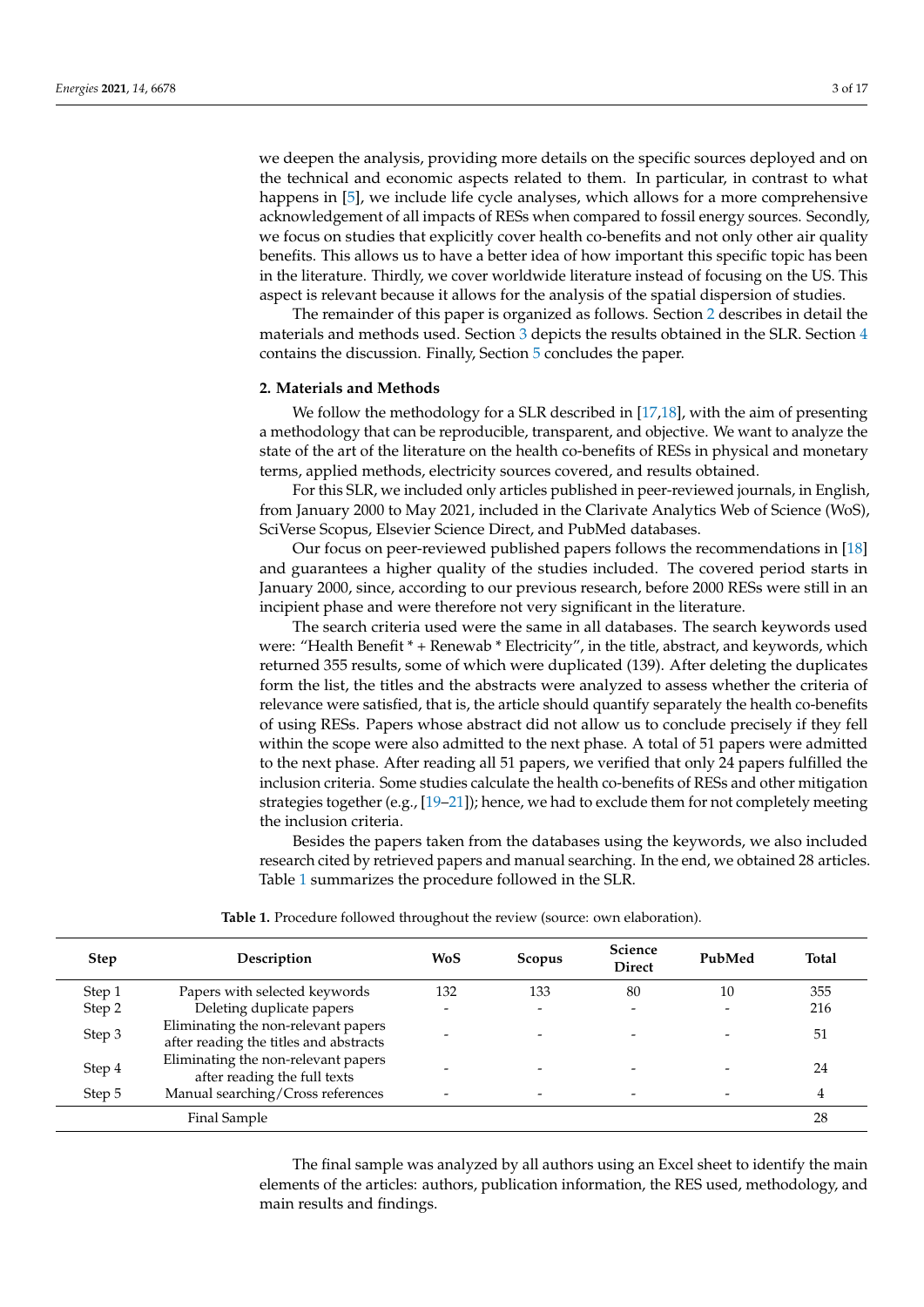# <span id="page-3-0"></span>**3. Results**

In this section, we describe the selected studies on the health co-benefits of RESs used for electricity generation. A total of 28 papers met the inclusion criteria established and were consequently analyzed.

#### *3.1. General Overview*

Now, we describe some general features of the publications that met our inclusion criteria. Table [2](#page-3-1) depicts the journals where the articles were published.

<span id="page-3-1"></span>**Table 2.** Journal of publication (source: own elaboration).

| Journal                                            | Count          | Reference(s)                         |
|----------------------------------------------------|----------------|--------------------------------------|
| Renewable and Sustainable<br>Energy Reviews        | $\overline{4}$ | $[21]$<br>$[22]$<br>$[23]$<br>$[24]$ |
| Energy Policy                                      | 3              | $[25]$<br>$[26]$<br>$[27]$           |
| Environment Research Letters                       | 3              | $[28]$<br>$[29]$<br>$[30]$           |
| Applied Energy                                     | $\overline{2}$ | [31]<br>$[32]$                       |
| Journal of Cleaner Production                      | $\overline{2}$ | $[33]$<br>$[34]$                     |
| Environment International                          | $\mathbf{1}$   | $[35]$                               |
| Proceedings of the National<br>Academy of Sciences | $\mathbf{1}$   | [36]                                 |
| Journal of Renewable Energy                        | $\mathbf{1}$   | $[37]$                               |
| Energy                                             | $\mathbf{1}$   | $[38]$                               |
| Nature Climate Change                              | $\mathbf{1}$   | $[39]$                               |
| Sustainable Science                                | $\mathbf{1}$   | [40]                                 |
| Nature Energy                                      | $\mathbf{1}$   | $[41]$                               |
| Atmospheric Environment                            | $\mathbf{1}$   | $[42]$                               |
| Journal of Forest Economics                        | $\mathbf{1}$   | $[43]$                               |
| <b>Nature</b>                                      | $\mathbf{1}$   | $[44]$                               |
| Socio-Economic Planning<br><b>Sciences</b>         | 1              | [45]                                 |
| Energy Conversion and<br>Management                | $\mathbf{1}$   | $[46]$                               |
| Energies MDPI                                      | $\mathbf{1}$   | $[47]$                               |
| Environmental Pollution                            | $\mathbf 1$    | $[48]$                               |

There is a slight concentration of publications in *Renewable and Sustainable Energy Reviews*, *Energy Policy*, and *Environmental Research Letters*. Still, the ranking of the journals where studies were published varies.

Figure [1](#page-4-0) shows the temporal dispersion of publications. Even though our search began in the year 2000, the first publications were found in 2010; hence, Figure [1](#page-4-0) only starts in that year.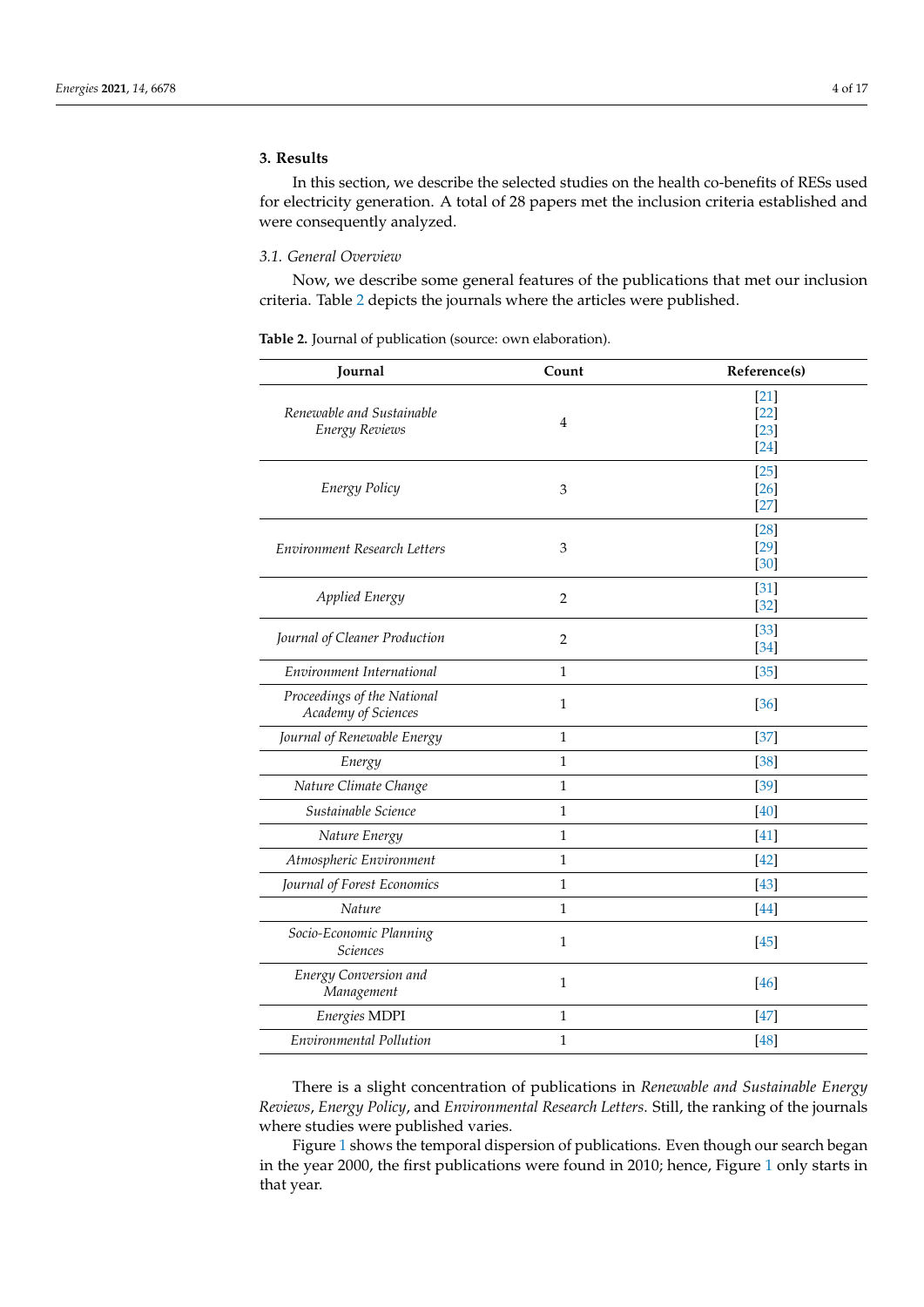<span id="page-4-0"></span>



Still, most studies were published after 2012. Contrarily to what could be expected, a clear increasing pattern could not be identified.

## identified. Still, most studies were published after 2012. *3.2. Spatial Dispersion of Studies*

*3.2. Spatial Dispersion of Studies*  Our analysis revealed an extremely high concentration of studies for the US, either for of this type were performed by or for the US Environmental Protection Agency [5]. Since then, little expansion from these types of studies to other countries has occurred. Table  $3$ specific areas or the whole country. This can be explained by the fact that the initial studies summarizes the geographic locations covered by the studies.

summarizes the geographic locations covered by the studies.<br>Despite the higher vulnerability of developing countries to both direct and indirect health impacts of low air quality, very few studies focus on the health co-benefits of RES implementation in these countries. Studies on the health co-benefits of electrification Galitxian [55] and studied iseng [51,46] provided the rew exceptions in this inerature for<br>developing countries, covering China and Taiwan, respectively. This topic relates to the issue of the justice of access to clean energy. In fact, not all countries have equal access to current and institutional quality are in a privileged position [\[51\]](#page-16-21). Hence, this aggravated the problem referred to above. Less developed countries, particularly in Asia and sub-Saharan Africa, are more vanciable to ponduon neath impacts and simulaticously have less access to clean energy sources, which creates a serious equity problem that can also be called an environmental justice problem [\[52\]](#page-16-22). It would therefore be crucial to promote access to clean fuels in (regardless of the power source) are relatively more common (e.g., [\[49](#page-16-19)[,50\]](#page-16-20)). Partridge and Gamkhar [\[35\]](#page-16-5) and Shih and Tseng [\[31](#page-16-1)[,40\]](#page-16-10) provided the few exceptions in this literature for sustainable energy [\[51\]](#page-16-21). Countries with higher economic development and institutional vulnerable to pollution health impacts and simultaneously have less access to clean energy developing countries.

#### *3.3. General Methodologies*

such as EE (e.g., [38,39]), but our inclusion criteria determined that RES benefits had to be Our analysis showed that a variety of methodologies have been implemented in this literature. It is worth noting that some studies present the benefits of other policy options, provided separately. Table [4](#page-6-0) summarizes the methodologies applied in these studies.

 $\ddot{ }$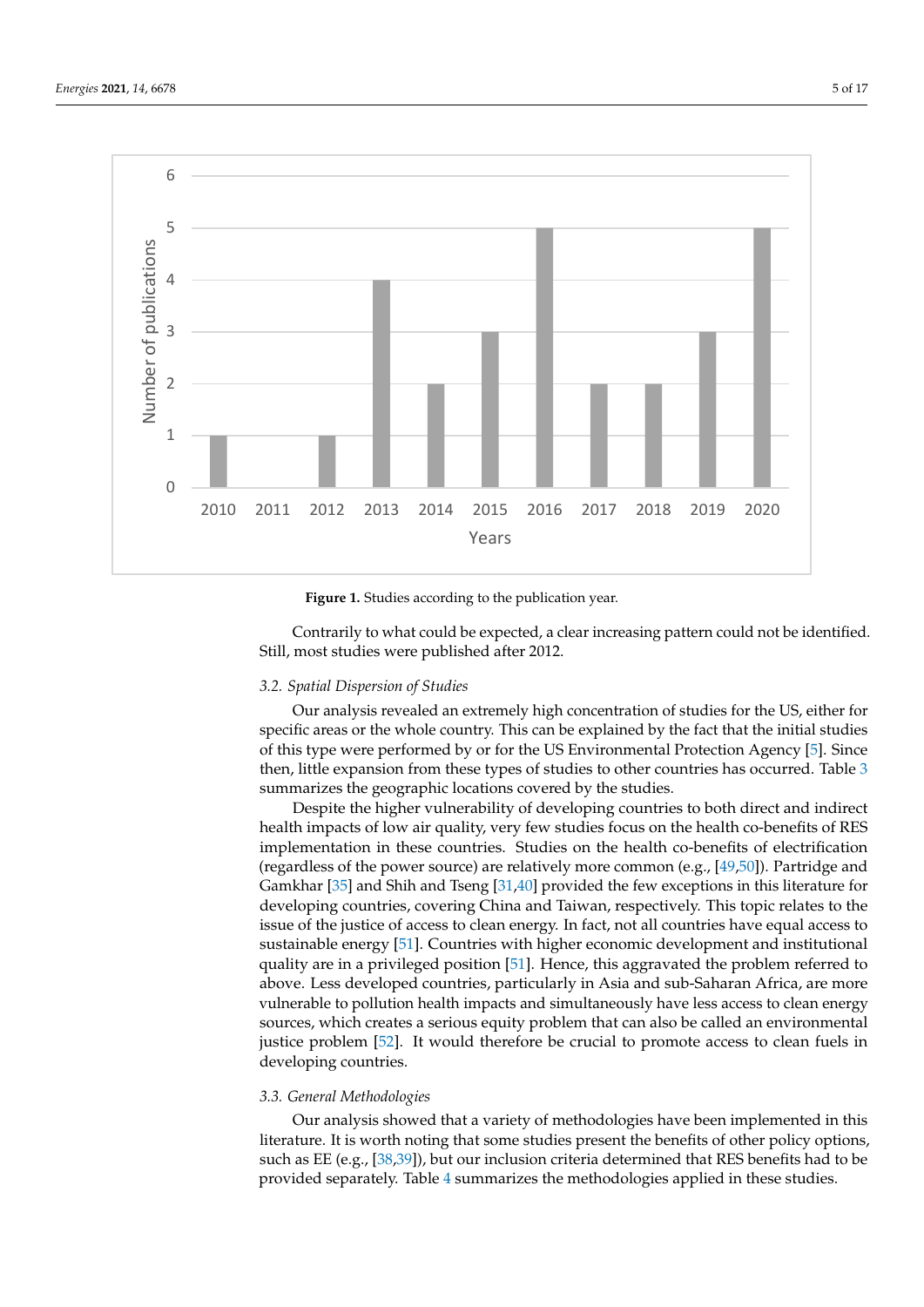| Country               | Count          | Reference(s)                                                                                                                                                                                                                                                                            |
|-----------------------|----------------|-----------------------------------------------------------------------------------------------------------------------------------------------------------------------------------------------------------------------------------------------------------------------------------------|
| <b>US</b>             | 17             | [36]<br>[37] (Oaklahoma)<br>[25] (California and Idaho)<br>[38] (California)<br>[39] (Mid Atlantic and Great Lakes)<br>[22, 27]<br>$[29]$<br>[28] (New Jersey and Maryland)<br>[32] (Columbia)<br>$[41]$<br>[42] (Eastern US)<br>[43] (Arizona)<br>$[30]$<br>$[44]$<br>$[47]$<br>$[24]$ |
| Canada                | $\overline{4}$ | $[21]$<br>$[33]$<br>$[23]$<br>$[48]$                                                                                                                                                                                                                                                    |
| China                 | $\overline{2}$ | $[35]$<br>$[34]$                                                                                                                                                                                                                                                                        |
| Taiwan                | $\overline{2}$ | [31, 40]                                                                                                                                                                                                                                                                                |
| Spain                 | $\mathbf 1$    | $[26]$                                                                                                                                                                                                                                                                                  |
| Italia                | $\mathbf{1}$   | $[46]$                                                                                                                                                                                                                                                                                  |
| 74 metropolitan areas | $\mathbf{1}$   | $[47]$                                                                                                                                                                                                                                                                                  |

<span id="page-5-0"></span>**Table 3.** Countries covered in existing studies (source: own elaboration).

**Table 4.** Studies included in the SLR and their methodology (source: own elaboration).

| Reference         | Specificities              | Description                                                                                                                                                       |
|-------------------|----------------------------|-------------------------------------------------------------------------------------------------------------------------------------------------------------------|
|                   |                            | Historic analysis                                                                                                                                                 |
| $[37]$            |                            | Estimation of the health co-benefits from wind power<br>growth in Oklahoma from 2003 to 2011                                                                      |
| <b>26</b>         |                            | Overview of the growth in Spain of RESs, from 2005 to<br>2010, and estimations of the corresponding health<br>co-benefits                                         |
| <b>22</b>         |                            | Estimation of the health co-benefits of implementing<br>renewable portfolio standards in the US from 2010 to<br>2013                                              |
| $[42]$            |                            | Estimation of the health co-benefits of wind and solar<br>power growth in the US from 2007 to 2015                                                                |
| 44                |                            | Estimation of the health co-benefits if investing in RESs<br>for a set of renewable electricity companies                                                         |
| $[24]$            |                            | Estimation of the health co-benefits due to the operation<br>of Independent System Photovoltaic Operators at over<br>10,000 locations in the US from 2010 to 2017 |
| $[27]$            | LCA/Scenario<br>comparison | Estimation of the health co-benefits of implementing<br>renewable portfolio standards in the US in 2013                                                           |
|                   |                            | Simulation analysis                                                                                                                                               |
| $\left[35\right]$ |                            | Simulation of replacement of coal-fired generation with<br>117 wind projects and 298 small hydro projects                                                         |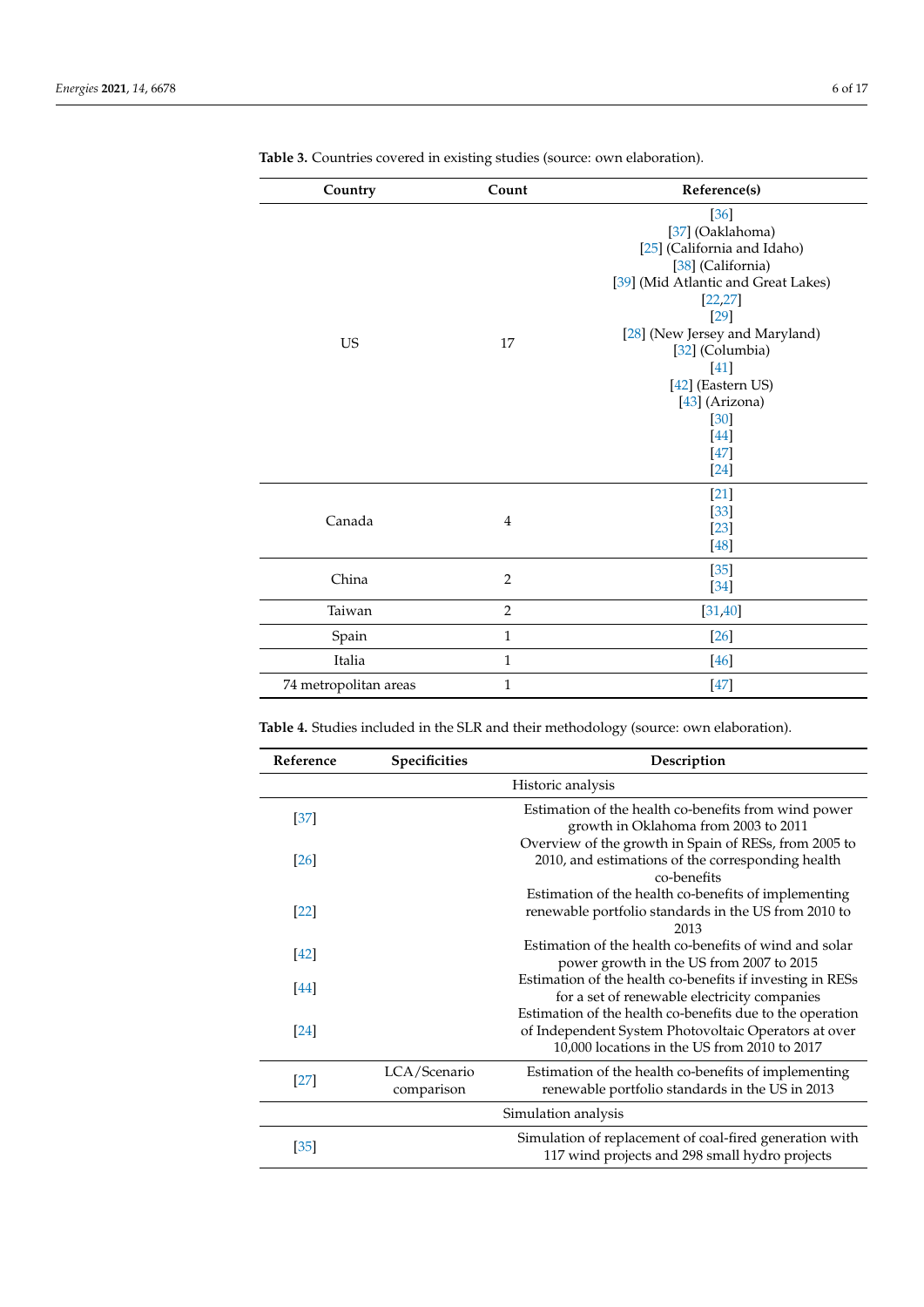<span id="page-6-0"></span>

| Reference | Specificities              | Description                                                                                                                                                                       |
|-----------|----------------------------|-----------------------------------------------------------------------------------------------------------------------------------------------------------------------------------|
| $[36]$    |                            | Simulation of replacement of fossil fuels for wind and<br>solar projects in several US locations from 2009 to 2011                                                                |
| $[25]$    |                            | Simulation of replacement of natural gas with wind<br>power in two locations: a 580 MW wind farm in<br>California and a 22 MW wind farm in Idaho                                  |
| $[38]$    |                            | Simulation of conversion of California's all-purpose<br>energy infrastructure to one relying exclusively on RESs                                                                  |
| $[39]$    |                            | Simulation of the health co-benefits of four different<br>EE/RES installation types (two of RESs) in six different<br>locations in the US                                         |
| [40]      |                            | Simulation of the replacement of coal-fired plants with<br>RESs and estimation of the associated health co-benefits                                                               |
| $[28]$    |                            | Simulation of implementation of two offshore wind<br>power facilities in two different locations and in two<br>years (2012 and 2017)                                              |
| $[33]$    |                            | Simulation of use of hydrogen (collected from RESs) in a<br>natural-gas-fueled combined cycle power plant                                                                         |
| $[42]$    |                            | Simulation of a 17% share of solar photovoltaic<br>generation in the electricity generation mix in the<br>Eastern US                                                              |
| [46]      |                            | Simulation of hydrogen (produced using RESs) use in<br>hydrogen mobility and hydrogen injection in the natural<br>gas grid/pipeline in three different locations in Italy         |
| $[47]$    |                            | Simulation of the transition to 100% RESs in all energy<br>sectors in 74 Metropolitan Areas until 2050                                                                            |
| $[29]$    |                            | Simulation of wind power growth in the US from 2013<br>to 2050, comparing different scenarios (different shares)                                                                  |
| $[32]$    | Scenario comparison        | Simulation of different scenarios for the evolution of<br>Renewable Portfolio Standards in the US, from 2015 to<br>2050                                                           |
| $[30]$    |                            | Simulation of evolution of sub-national RPS or carbon<br>pricing in the US until 2030                                                                                             |
| $[45]$    |                            | Simulation of an expansion of electricity generation and<br>estimation of the health co-benefits of using RESs<br>(promoted by RPS) instead of fossil fuels                       |
| $[34]$    |                            | Simulation of the evolution of energy demand and<br>carbon emissions in China, from 2020 to 2050, in<br>response to different climate policies                                    |
| $[48]$    |                            | Simulation of different penetration shares of Electric<br>Vehicles (EVs) powered exclusively with RESs in a large<br>metropolitan area                                            |
| $[23]$    | LCA/Scenario<br>comparison | Simulation of an increasing share of distributed<br>generation (RESs) and estimation of resulting health<br>co-benefits under different carbon tax levels from 2006<br>to 2008    |
| $[21]$    |                            | Simulation of replacement of centralized generation for<br>distributed generation of two types of grid-connected<br>photovoltaic panels and three types of micro-wind<br>turbines |
| $[31]$    | <b>LCA</b>                 | Simulation of RES growth from 2010 to 2030 in Taiwan                                                                                                                              |
| $[43]$    |                            | Simulation of use of small-sized trees to generate<br>electricity instead of disposing them                                                                                       |

Table [4](#page-6-0) shows that seven of the studies provide a historic analysis, that is, they use historical data, for example on RES growth, and estimate the corresponding health cobenefits. The remaining studies use simulation analysis. In those cases, the most common approach is to estimate the avoided emissions of the simulation in place compared with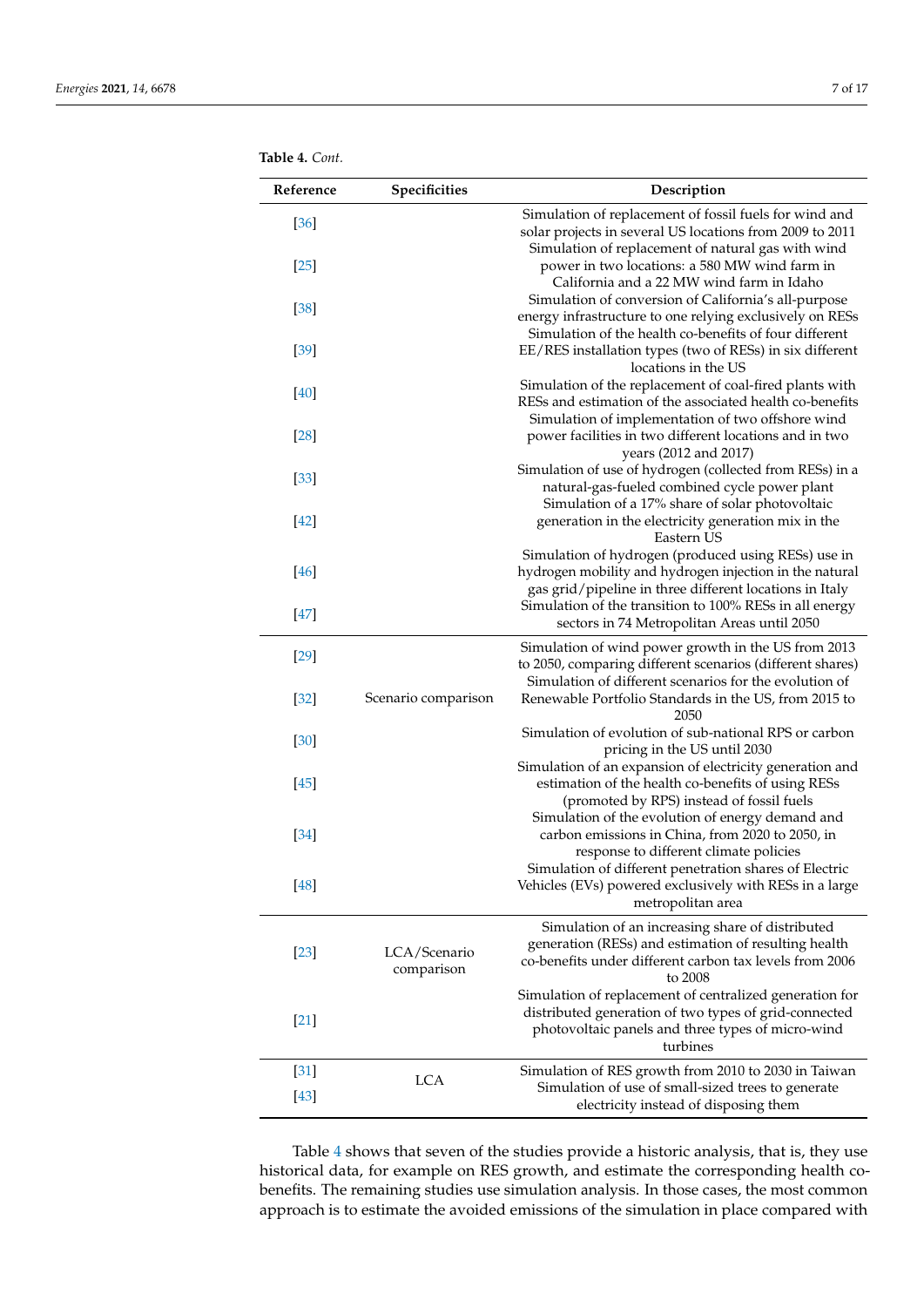the current situation. This mainly depends on the type of fossil fuel displaced [\[28\]](#page-15-19). Then, health co-benefits of those avoided emissions are quantified, frequently using premature mortality, Years of Life Lost (YLLs), and Disability-Adjusted Life Years (DALYs). Finally, when possible, a monetary value is attributed to those benefits using methods such as the calculation of willingness to pay or the value of a statistical life [\[5\]](#page-14-4). Benefits generally depend on site-specific attributes of the plant under analysis, electrical grid characteristics (such as efficiency, fuel type, and emissions rate), atmospheric conditions, the year under analysis, and population patterns. Hence, the relationship between the total benefits and generation of a specific facility is not linear [\[28\]](#page-15-19). For that reason, these simulation studies are typically performed at a micro/local scale and for a specific plant/project.

Other variations in methodologies include scenario comparison, which is relatively frequent, and LCA. This latter methodology is not as common but allows for a more comprehensive calculation of health co-benefits.

Most studies use known models for their calculations of health benefits from emissions reductions. Table [5](#page-8-0) summarizes the main models and concepts utilized for this purpose and highlights the multiplicity of methods used, which explains the multiplicity of results obtained.

| Reference | <b>Connection between Pollution and Health Benefits</b>                                                              |  |  |
|-----------|----------------------------------------------------------------------------------------------------------------------|--|--|
| $[21]$    | <b>IMPACT 2002+</b>                                                                                                  |  |  |
| $[35]$    | Intake fractions, dose-response function; Value of a Statistical Life (VSL)                                          |  |  |
| $[36]$    | APEEP <sup>1</sup> Analysis Model                                                                                    |  |  |
| $[37]$    | Historical data, external reference that uses the ExternE <sup>2</sup> Project, VSL                                  |  |  |
| $[25]$    | COBRA 3, BenMAP 4                                                                                                    |  |  |
| $[26]$    | Regression model based on historical data                                                                            |  |  |
| $[31]$    | ARCoB <sup>5</sup> Model, VSL                                                                                        |  |  |
| $[38]$    | Top-down approach based on computer simulations and a bottom-up<br>approach analyzing air quality in California      |  |  |
| $[39]$    | EPSTEIN <sup>6</sup> Model                                                                                           |  |  |
| [40]      | Exposure-Response Model, VSL                                                                                         |  |  |
| $[22]$    | Several studies to obtain estimated emissions and corresponding monetary<br>benefits for different US states         |  |  |
| $[27]$    | AVERT <sup>7</sup> , AP2 <sup>8</sup> Model, COBRA <sup>3</sup> , VSL                                                |  |  |
| $[29]$    | ReEDS <sup>9</sup> Model, AP2 <sup>8</sup>                                                                           |  |  |
| $[28]$    | EPSTEIN <sup>6</sup> Model                                                                                           |  |  |
| $[33]$    | $AOBAT$ <sup>10</sup>                                                                                                |  |  |
| $[23]$    | <b>IMPACT 2002+</b>                                                                                                  |  |  |
| $[32]$    | ReEDS <sup>9</sup> , AP2 <sup>8</sup> , EPA-RIA <sup>11</sup> , EASIUR Model <sup>12</sup>                           |  |  |
| $[41]$    | AVERT <sup>7</sup> , EASIUR <sup>12</sup> Model, AP2 <sup>8</sup> , EPA-RIA <sup>11</sup> , COBRA <sup>3</sup> , VSL |  |  |
| [42]      | CMAQ <sup>13</sup> Model, BenMAP <sup>4</sup> , AVERT <sup>7</sup>                                                   |  |  |
| $[43]$    | APEEP <sup>14</sup>                                                                                                  |  |  |
| $[30]$    | USREP <sup>15</sup> Model, InMAP <sup>16</sup> , VSL                                                                 |  |  |
| [44]      | EDGAR <sup>17</sup> and Regression Model                                                                             |  |  |
| $[45]$    | CMAQ <sup>13</sup> , BenMAP <sup>4</sup> , COBRA <sup>3</sup>                                                        |  |  |

**Table 5.** Approaches used to estimate health co-benefits.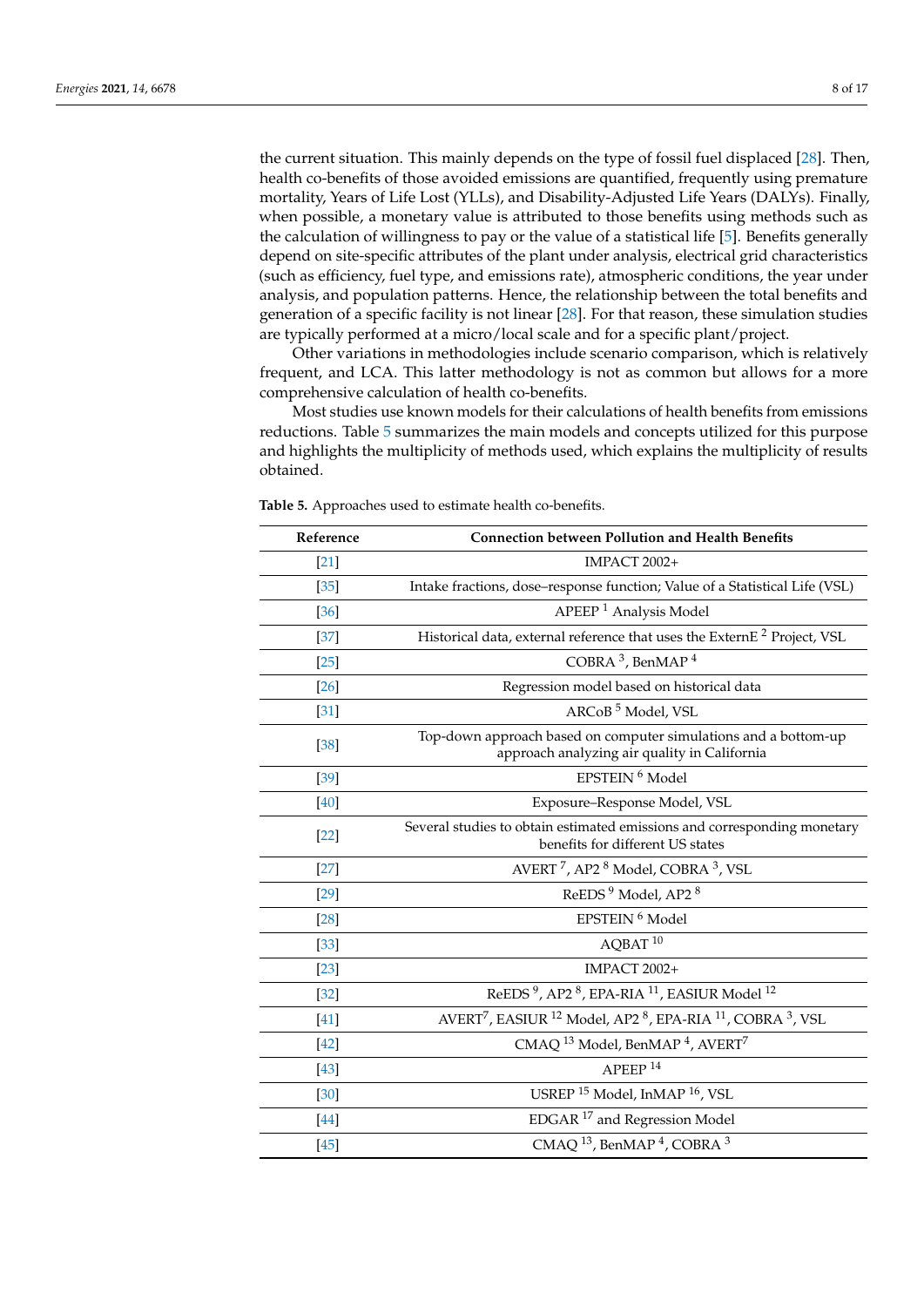<span id="page-8-0"></span>**Table 5.** *Cont.*

| Reference | <b>Connection between Pollution and Health Benefits</b>     |
|-----------|-------------------------------------------------------------|
| [24]      | AP2 <sup>8</sup> ; EASIUR <sup>12</sup> Model; VSL          |
| [34]      | $LEAP18$ Model                                              |
| [46]      | COBRA <sup>3</sup> , CaRBonH <sup>19</sup>                  |
| [47]      | Regression model                                            |
| [48]      | EASIUR <sup>12</sup> , Concentration response function, VSL |

Source: own elaboration. <sup>1</sup> Air Pollution Emission Experiments and Policy; <sup>2</sup> External Costs of Energy; <sup>3</sup> Co-Benefits Risk Assessment Tool; <sup>4</sup> Environmental Benefits Mapping and Analysis Program; <sup>5</sup> Air Resource Co-benefits; <sup>6</sup> Environmental Policy Simulation Tool for Electrical grid INterventions; <sup>7</sup> AVoided Emissions and geneRation Tool; <sup>8</sup> Air Pollution Emission Experiments and Policy analysis; <sup>9</sup> National Renewable Energy Laboratory; <sup>10</sup> Air Quality Benefits Assessment Tool; <sup>11</sup> Environmental Protection Agency regulatory impact analysis; <sup>12</sup> Estimating Air pollution Social Impacts Using Regression; <sup>13</sup> Community Multiscale Air Quality; <sup>14</sup> Air Pollution Emission Experiments and Policy; <sup>15</sup> United States Regional Energy Policy; <sup>16</sup> Intervention Model for Air Pollution; <sup>17</sup> Emissions Database for Global Atmospheric Research; <sup>18</sup> Long range Energy Alternatives Planning System; <sup>19</sup> Carbon Reduction Benefits on Health.

Despite the diversity of the methods used, which justifies the different results obtained in relation to health co-benefits, there are some methods that have been frequently used, such as VSL, the COBRA Model, AP2, and EASIUR.

#### *3.4. RESs Included*

Our analysis shows that most studies cover the case of wind or solar power deployment. These are relatively recent sources but are extremely promising RESs. Hydropower is already a mature source and site locations are increasingly becoming saturated with hydro plants. Biomass has also been studied; however, in this literature the only example meeting the inclusion criteria is Huang and Bagdon [\[43\]](#page-16-13). These authors estimated the environmental and health cost savings of using harvested small-sized trees of a national forest to generate electricity instead of being disposed of as they normally are. The authors found this procedure to have significant advantages. Most studies exclusively cover electricity generation, while only three studies combine electricity generation with electric vehicles and/or green hydrogen [\[33](#page-16-3)[,46](#page-16-16)[,48\]](#page-16-18). Table [6](#page-9-0) summarizes the types of RES covered in the literature.

In general, studies found greater health co-benefits for wind power than for solar power (e.g., [\[41\]](#page-16-11)). This can be explained by the life cycle approach, where higher negative health impacts are found for solar energy, mainly due to the materials used for panel construction. Furthermore, one of the most important factors for the number of benefits obtained is the type of fossil fuel consumption that is averted. The more polluting the avoided sources, the greater the benefits. Coal is the most polluting source, followed by oil and natural gas. For example, Amor et al. [\[21\]](#page-15-12) use a life cycle approach to compare the benefits of decentralized electricity generation (using wind and solar) to centralized options. The benefits arise when fossil fuels (oil and coal) are replaced and not when other renewables (for example, hydropower) decrease. Buonocore et al. [\[28\]](#page-15-19) were the first authors to perform the analysis for offshore wind power.

#### *3.5. Types of Pollutants Considered*

One may differentiate between the impacts of GHG emissions (indirect) and the impacts of "traditional air pollutants" (direct), since  $CO<sub>2</sub>$  for example, which is the most important contributor to climate change, has no direct human health effect. The direct effects include, e.g., cardiovascular diseases, strokes, lung cancer, and acute lower respira-tory infections [\[6\]](#page-14-5). PM<sub>2.5</sub> is the pollutant with the strongest association with mortality [\[5\]](#page-14-4). The indirect effects, associated with climate change, include effects due to temperature changes, deaths related to extreme heat and cold, alterations in water quality, alterations in air quality, events such as floods, droughts, and wind storms, effects on food yields, changes in the spatial distribution and demographic structure of populations, changes in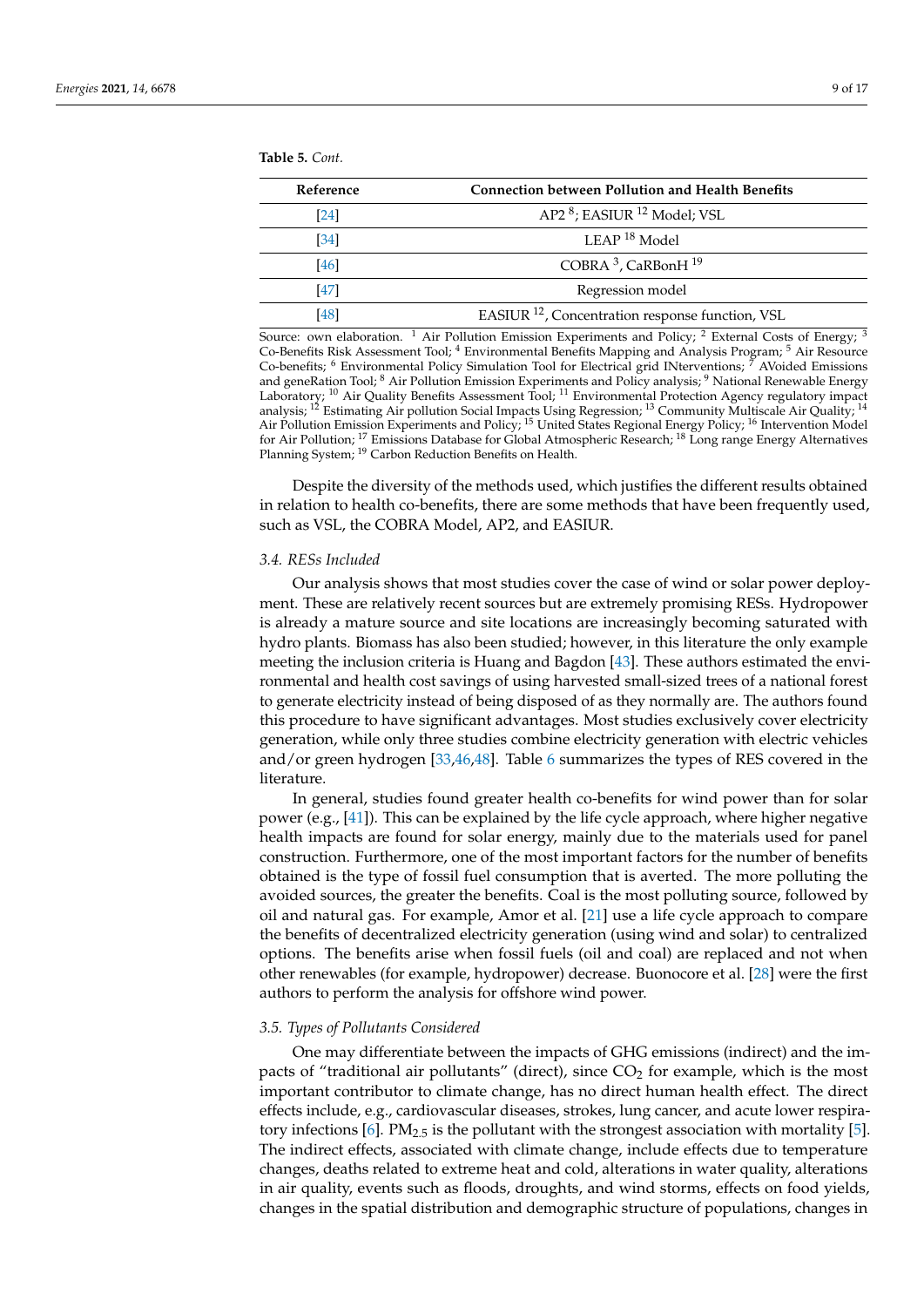water quality, and the proliferation of infectious diseases transmitted by vectors such as mosquitos [\[12\]](#page-15-4). Regarding the types of pollutants considered, studies that include  $CO<sub>2</sub>$ reductions obtain indirect health co-benefits while studies with other pollutants  $(SO_2, NO_x,$ PM, etc.) obtain direct health co-benefits.

| <b>Renewable Energies</b>                       | Reference(s)                                   |
|-------------------------------------------------|------------------------------------------------|
| Solar                                           | $[42]$<br>$[24]$                               |
| Wind                                            | $[21]$<br>$[37]$<br>$[25]$<br>$[29]$<br>$[28]$ |
| Wind, Hydropower                                | $[35]$                                         |
| Wind, Solar                                     | [36]<br>$[39]$<br>$[23]$<br>$[41]$<br>$[44]$   |
| Solar, Wind, Waste                              | [40]                                           |
| Solar, Wind, Hydropower                         | $[38]$<br>$[26]$                               |
| Solar, Wind, Hydrogen                           | $[33]$                                         |
| Solar, Wind, Hydrogen, Geothermal               | [46]                                           |
| Solar, Wind, Hydropower, Geothermal             | $[47]$                                         |
| Wind, Geothermal, Biomass, Waste,<br>Hydropower | $[31]$<br>$[32]$                               |
| Renewable Portfolio Standard (RES)              | $[22]$<br>$[27]$<br>$[30]$<br>$[45]$<br>$[34]$ |
| <b>Woody Biomass</b>                            | $[43]$                                         |
| $EV + RES$                                      | [48]                                           |

<span id="page-9-0"></span>**Table 6.** Types of RES covered in the literature (source: own elaboration).

Air pollutants are transported by air, water, and soil, and they are distributed far beyond their point of origin [\[7\]](#page-15-0). Hence, climate change is a diffuse process, and the causes cannot be rigorously separated out. For that reason, calculations of health co-benefits associated with climate change mitigation due to RES use are harder to perform. For example, avoided  $CO<sub>2</sub>$  emissions in a project in the US will have benefits in that country (which are calculated in a specific study), but will also have benefits worldwide, which are not easy to calculate. Hence, these indirect benefits tend to be underestimated. The difficulties associated with indirect benefit calculation are, to certain degree, illustrated by Buonocore et al. [\[39\]](#page-16-9). In this study, the impacts of averted  $CO<sub>2</sub>$  did not vary significantly among regions because, according to the authors, the social costs of carbon are independent of the location of emissions. This contrasts with the benefits of averting the emissions of other gases, which are highly dependent on location specificities, namely the type of fossil fuel averted.

Still, many studies calculate the reduction in  $CO<sub>2</sub>$  emissions and attribute a monetary value to that reduction. Table [7](#page-10-0) summarizes the pollutants included in each study.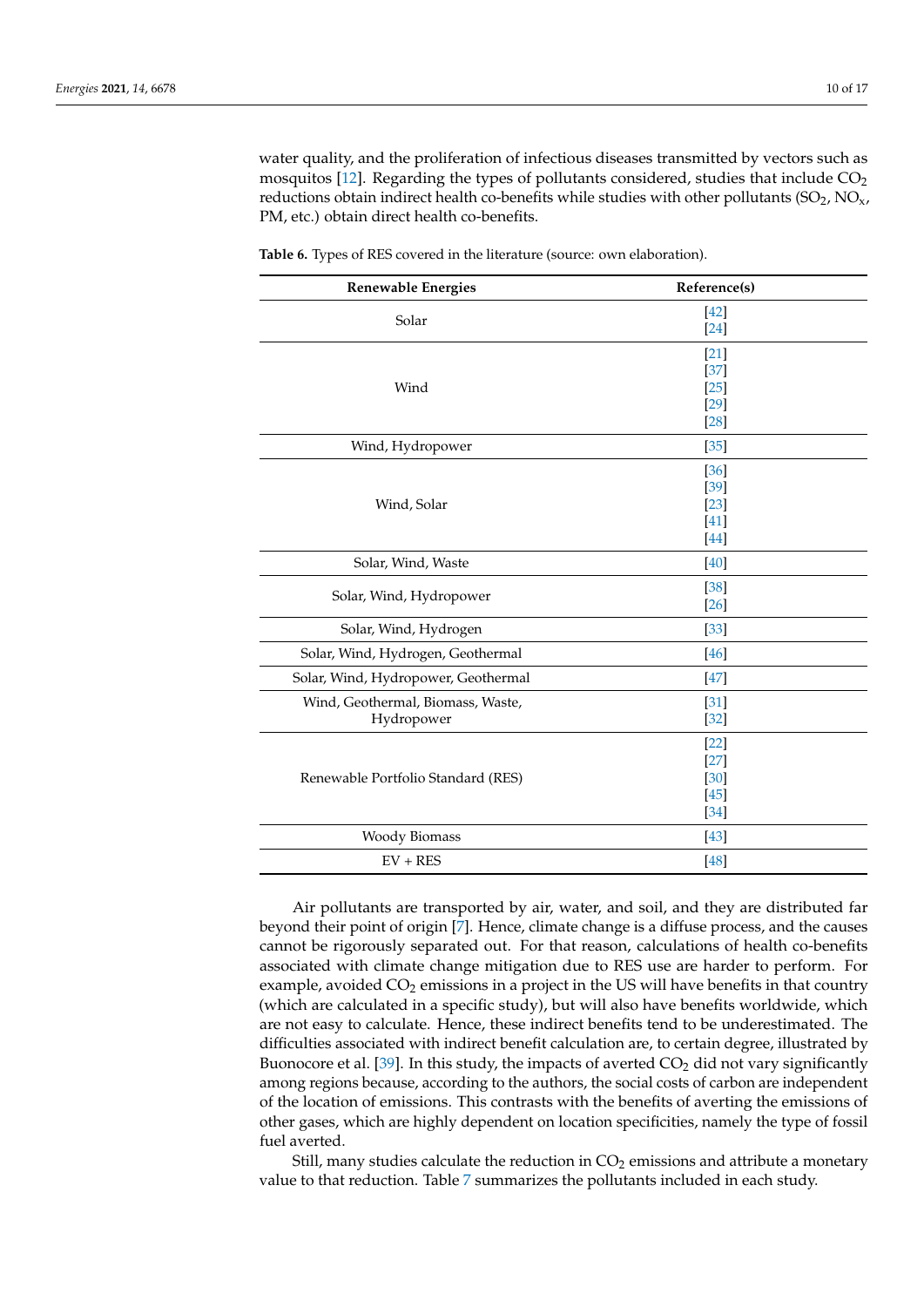| Pollutants                                                                                                                  | Reference(s)                                   |
|-----------------------------------------------------------------------------------------------------------------------------|------------------------------------------------|
| $PM_{10}$                                                                                                                   | $[35]$                                         |
| PM <sub>2.5</sub>                                                                                                           | $[42]$<br>$[30]$<br>$[25]$                     |
| $SO_2$ , $NOx$                                                                                                              | $[26]$<br>$[45]$                               |
| $SO_2$ , NO <sub>x</sub> , PM <sub>2.5</sub>                                                                                | [36]<br>$[27]$<br>$[29]$<br>$[32]$<br>$[24]$   |
| $SO_2$ , NO <sub>x</sub> , CO <sub>2</sub>                                                                                  | $[37]$<br>$[39]$<br>$[22]$<br>$[28]$<br>$[23]$ |
| $SO_2$ , $CO_2$ , $PM_{2.5}$ ,                                                                                              | $[21]$                                         |
| $SO_2$ , NO <sub>x</sub> , CO <sub>2</sub> , PM <sub>2.5</sub>                                                              | [41]<br>[44]                                   |
| $SO_2$ , NO <sub>x</sub> , PM <sub>2</sub> <sub>5</sub> , PM <sub>10</sub>                                                  | [34]                                           |
| $SO_2$ , NO <sub>x</sub> , CO <sub>2</sub> , PM <sub>10</sub> , O <sub>3</sub>                                              | [31]                                           |
| SO <sub>2</sub> , NO <sub>x</sub> , CO, PM <sub>10</sub> , Mercury                                                          | [40]                                           |
| $SO_2$ , NO <sub>x</sub> , PM <sub>2.5</sub> , PM <sub>10</sub> , VOCs                                                      | $[48]$                                         |
| $SO_2$ , NO <sub>x</sub> , CO <sub>2</sub> , PM <sub>2.5</sub> , PM <sub>10</sub> , NH <sub>3</sub> , VOCs                  | [46]                                           |
| $SO_2$ , NO <sub>x</sub> , CO <sub>2</sub> , PM <sub>2.5</sub> , CH <sub>4</sub> ; N <sub>2</sub> O; NH <sub>3</sub> ; VOCs | $[43]$                                         |
| $NO2$ , $PM2.5$                                                                                                             | $[33]$                                         |
| $PM_{2.5}$ , O <sub>3</sub>                                                                                                 | $[38]$                                         |
| CO <sub>2</sub> and non-specified air pollutants                                                                            | $[47]$                                         |

<span id="page-10-0"></span>**Table 7.** Types of pollutants included in the literature (source: own elaboration).

As can be seen in Table [7,](#page-10-0) most studies include both types of benefits since they include CO<sup>2</sup> and other "traditional air pollutants". The most frequent pollutants considered in the studies are Sulfur Dioxide (SO<sub>2</sub>), Oxides of Nitrogen (NO<sub>x</sub>), and Carbon Dioxide (CO<sub>2</sub>), combined with other pollutants. In relation to the less-mentioned pollutants, we have Mercury  $[40]$ ; Ozone  $(O_3)$  [\[31,](#page-16-1)[38\]](#page-16-8); Ammonia (NH<sub>3</sub>) [\[43](#page-16-13)[,46\]](#page-16-16); and Carbon Monoxide (CO) [40]. Methane (CH<sub>4</sub>) and Nitrous Oxide (N<sub>2</sub>O) are only considered by Huang and Bagdon [\[43\]](#page-16-13).

## *3.6. Physical Benefits*

Regarding the types of benefits obtained in each study, we can differentiate between physical benefits (e.g., mortality, morbidity) and the monetary values attributed to them. All studies calculate the physical benefits, but not all studies obtain their monetary value.

Concerning the physical benefits, they can be depicted in absolute terms or in relative terms (for the amount of electricity/energy generated by RESs). Absolute values are hard to compare among studies, especially when the RES installed capacity is not directly provided. This happens when studies state, for example, that RESs are 20% of the electricity mix [\[26\]](#page-15-17), but the specific amount of installed capacity or electricity generated is not stated. Even when it is possible to calculate the amount of installed capacity, using information contained in the article, this calculation is not straightforward, which makes direct comparison among studies difficult. Table [8](#page-11-0) depicts the absolute physical benefits provided by each study while Table [9](#page-11-1) summarizes the relative physical benefits found. Comparison of the two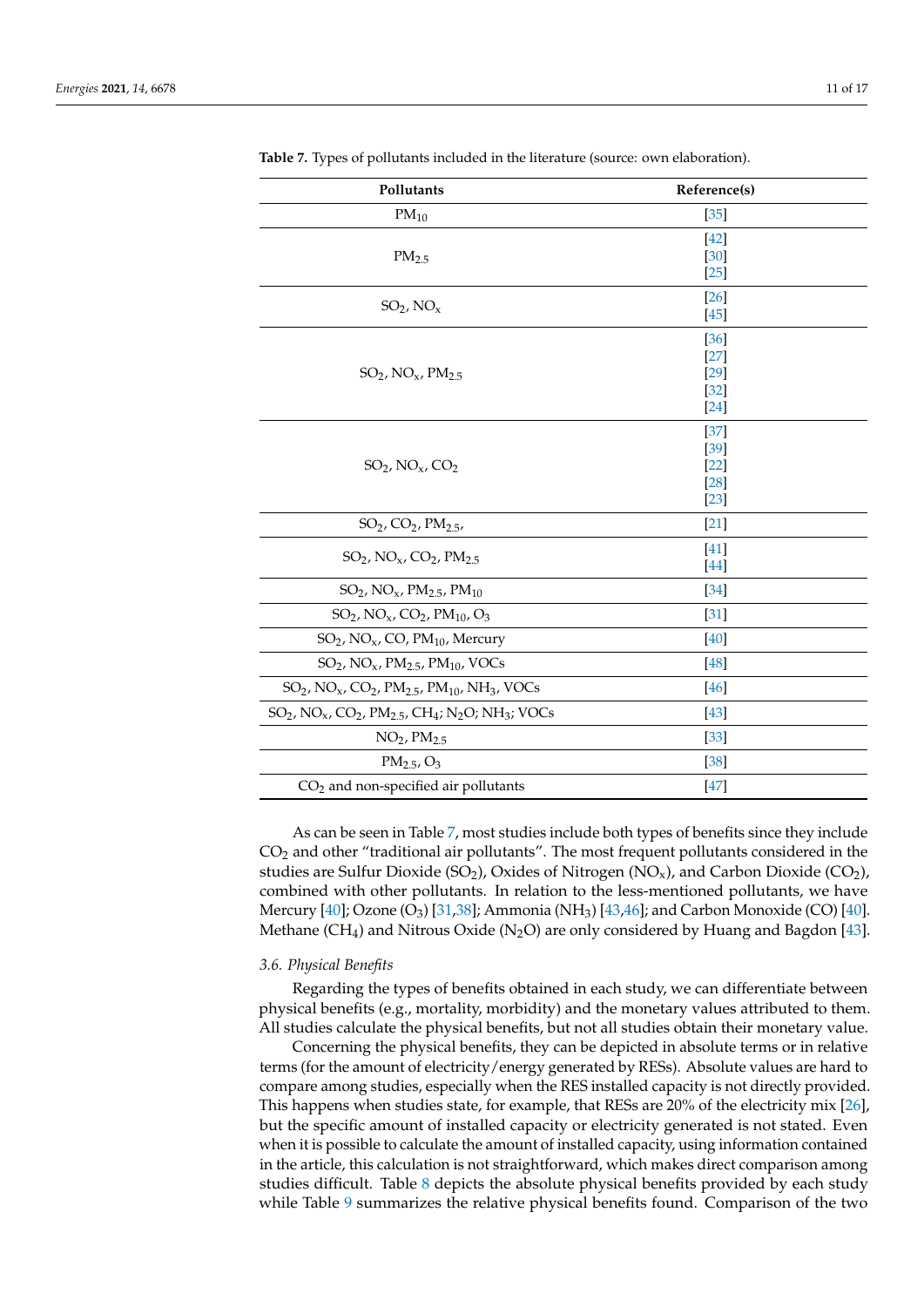tables allows us to see which studies provide both types of benefits and which ones provide just one type.

<span id="page-11-0"></span>

| Table 8. Absolute physical benefits (source: own elaboration). |  |  |  |  |  |
|----------------------------------------------------------------|--|--|--|--|--|
|----------------------------------------------------------------|--|--|--|--|--|

| $[35]$<br>(0.6; 2.3)<br>897.53 thousand days of<br>$[26]$<br>human life lost prevented<br>3469.8<br>$[31]$<br>12,500<br>$[38]$<br>$[39]$<br>(9; 22)<br>$[27]$<br>(320; 1100)<br>$[29]$<br>(586.49; 1316.22)<br>$[28]$<br>(7; 55)<br>Premature Mortality Avoided per year<br>(342.86; 4742.86)<br>$[32]$<br>$[41]$<br>(375; 1587.5)<br>$[42]$<br>1424<br>$[30]$<br>(467; 1999)<br>$[44]$<br>1544<br>$[34]$<br>345<br>$[47]$<br>408,000<br>$[48]$<br>330<br>$[27]$<br>(160; 290)<br>Emergency department visits for asthma<br>$[29]$<br>27,591.89<br>avoided per year<br>$[34]$<br>8409<br>$[35]$<br>(1.6; 5.8)<br>$[27]$<br>(195; 310)<br>Hospitalizations avoided per year<br>$[29]$<br>402.7<br>$[34]$<br>1546<br>$[35]$<br>(0.1; 0.4)<br>Emergency department visits for<br>$[29]$<br>724.32<br>Bronchitis avoided per year<br>$[34]$<br>30,954<br>Emergency department visits for<br>$[29]$<br>183,297.29<br>Respiratory Symptoms avoided per year<br>$[27]$<br>(40; 560)<br>Non-fatal heart attacks avoided per year<br>$[29]$<br>683.78<br>$[27]$<br>(38,000; 64,000)<br>Lost Work Days per year<br>$[29]$<br>59,235.14<br>$[29]$<br>Minor restricted-activity days per year<br>352,610.81<br>School loss days per year<br>$[29]$<br>66,475.68 | <b>Type of Physical Benefit</b> | Reference(s) | <b>Values</b> |
|-----------------------------------------------------------------------------------------------------------------------------------------------------------------------------------------------------------------------------------------------------------------------------------------------------------------------------------------------------------------------------------------------------------------------------------------------------------------------------------------------------------------------------------------------------------------------------------------------------------------------------------------------------------------------------------------------------------------------------------------------------------------------------------------------------------------------------------------------------------------------------------------------------------------------------------------------------------------------------------------------------------------------------------------------------------------------------------------------------------------------------------------------------------------------------------------------------------------------------------------------------|---------------------------------|--------------|---------------|
|                                                                                                                                                                                                                                                                                                                                                                                                                                                                                                                                                                                                                                                                                                                                                                                                                                                                                                                                                                                                                                                                                                                                                                                                                                                     |                                 |              |               |
|                                                                                                                                                                                                                                                                                                                                                                                                                                                                                                                                                                                                                                                                                                                                                                                                                                                                                                                                                                                                                                                                                                                                                                                                                                                     |                                 |              |               |
|                                                                                                                                                                                                                                                                                                                                                                                                                                                                                                                                                                                                                                                                                                                                                                                                                                                                                                                                                                                                                                                                                                                                                                                                                                                     |                                 |              |               |
|                                                                                                                                                                                                                                                                                                                                                                                                                                                                                                                                                                                                                                                                                                                                                                                                                                                                                                                                                                                                                                                                                                                                                                                                                                                     |                                 |              |               |
|                                                                                                                                                                                                                                                                                                                                                                                                                                                                                                                                                                                                                                                                                                                                                                                                                                                                                                                                                                                                                                                                                                                                                                                                                                                     |                                 |              |               |
|                                                                                                                                                                                                                                                                                                                                                                                                                                                                                                                                                                                                                                                                                                                                                                                                                                                                                                                                                                                                                                                                                                                                                                                                                                                     |                                 |              |               |
|                                                                                                                                                                                                                                                                                                                                                                                                                                                                                                                                                                                                                                                                                                                                                                                                                                                                                                                                                                                                                                                                                                                                                                                                                                                     |                                 |              |               |
|                                                                                                                                                                                                                                                                                                                                                                                                                                                                                                                                                                                                                                                                                                                                                                                                                                                                                                                                                                                                                                                                                                                                                                                                                                                     |                                 |              |               |
|                                                                                                                                                                                                                                                                                                                                                                                                                                                                                                                                                                                                                                                                                                                                                                                                                                                                                                                                                                                                                                                                                                                                                                                                                                                     |                                 |              |               |
|                                                                                                                                                                                                                                                                                                                                                                                                                                                                                                                                                                                                                                                                                                                                                                                                                                                                                                                                                                                                                                                                                                                                                                                                                                                     |                                 |              |               |
|                                                                                                                                                                                                                                                                                                                                                                                                                                                                                                                                                                                                                                                                                                                                                                                                                                                                                                                                                                                                                                                                                                                                                                                                                                                     |                                 |              |               |
|                                                                                                                                                                                                                                                                                                                                                                                                                                                                                                                                                                                                                                                                                                                                                                                                                                                                                                                                                                                                                                                                                                                                                                                                                                                     |                                 |              |               |
|                                                                                                                                                                                                                                                                                                                                                                                                                                                                                                                                                                                                                                                                                                                                                                                                                                                                                                                                                                                                                                                                                                                                                                                                                                                     |                                 |              |               |
|                                                                                                                                                                                                                                                                                                                                                                                                                                                                                                                                                                                                                                                                                                                                                                                                                                                                                                                                                                                                                                                                                                                                                                                                                                                     |                                 |              |               |
|                                                                                                                                                                                                                                                                                                                                                                                                                                                                                                                                                                                                                                                                                                                                                                                                                                                                                                                                                                                                                                                                                                                                                                                                                                                     |                                 |              |               |
|                                                                                                                                                                                                                                                                                                                                                                                                                                                                                                                                                                                                                                                                                                                                                                                                                                                                                                                                                                                                                                                                                                                                                                                                                                                     |                                 |              |               |
|                                                                                                                                                                                                                                                                                                                                                                                                                                                                                                                                                                                                                                                                                                                                                                                                                                                                                                                                                                                                                                                                                                                                                                                                                                                     |                                 |              |               |
|                                                                                                                                                                                                                                                                                                                                                                                                                                                                                                                                                                                                                                                                                                                                                                                                                                                                                                                                                                                                                                                                                                                                                                                                                                                     |                                 |              |               |
|                                                                                                                                                                                                                                                                                                                                                                                                                                                                                                                                                                                                                                                                                                                                                                                                                                                                                                                                                                                                                                                                                                                                                                                                                                                     |                                 |              |               |
|                                                                                                                                                                                                                                                                                                                                                                                                                                                                                                                                                                                                                                                                                                                                                                                                                                                                                                                                                                                                                                                                                                                                                                                                                                                     |                                 |              |               |
|                                                                                                                                                                                                                                                                                                                                                                                                                                                                                                                                                                                                                                                                                                                                                                                                                                                                                                                                                                                                                                                                                                                                                                                                                                                     |                                 |              |               |
|                                                                                                                                                                                                                                                                                                                                                                                                                                                                                                                                                                                                                                                                                                                                                                                                                                                                                                                                                                                                                                                                                                                                                                                                                                                     |                                 |              |               |
|                                                                                                                                                                                                                                                                                                                                                                                                                                                                                                                                                                                                                                                                                                                                                                                                                                                                                                                                                                                                                                                                                                                                                                                                                                                     |                                 |              |               |
|                                                                                                                                                                                                                                                                                                                                                                                                                                                                                                                                                                                                                                                                                                                                                                                                                                                                                                                                                                                                                                                                                                                                                                                                                                                     |                                 |              |               |
|                                                                                                                                                                                                                                                                                                                                                                                                                                                                                                                                                                                                                                                                                                                                                                                                                                                                                                                                                                                                                                                                                                                                                                                                                                                     |                                 |              |               |
|                                                                                                                                                                                                                                                                                                                                                                                                                                                                                                                                                                                                                                                                                                                                                                                                                                                                                                                                                                                                                                                                                                                                                                                                                                                     |                                 |              |               |
|                                                                                                                                                                                                                                                                                                                                                                                                                                                                                                                                                                                                                                                                                                                                                                                                                                                                                                                                                                                                                                                                                                                                                                                                                                                     |                                 |              |               |
|                                                                                                                                                                                                                                                                                                                                                                                                                                                                                                                                                                                                                                                                                                                                                                                                                                                                                                                                                                                                                                                                                                                                                                                                                                                     |                                 |              |               |
|                                                                                                                                                                                                                                                                                                                                                                                                                                                                                                                                                                                                                                                                                                                                                                                                                                                                                                                                                                                                                                                                                                                                                                                                                                                     |                                 |              |               |
|                                                                                                                                                                                                                                                                                                                                                                                                                                                                                                                                                                                                                                                                                                                                                                                                                                                                                                                                                                                                                                                                                                                                                                                                                                                     |                                 |              |               |
|                                                                                                                                                                                                                                                                                                                                                                                                                                                                                                                                                                                                                                                                                                                                                                                                                                                                                                                                                                                                                                                                                                                                                                                                                                                     |                                 |              |               |
|                                                                                                                                                                                                                                                                                                                                                                                                                                                                                                                                                                                                                                                                                                                                                                                                                                                                                                                                                                                                                                                                                                                                                                                                                                                     |                                 |              |               |
|                                                                                                                                                                                                                                                                                                                                                                                                                                                                                                                                                                                                                                                                                                                                                                                                                                                                                                                                                                                                                                                                                                                                                                                                                                                     |                                 |              |               |

<span id="page-11-1"></span>**Table 9.** Relative physical benefits (source: own elaboration).

| <b>Type of Physical Benefit</b>                                                   | Reference(s) | Values                                                                        |
|-----------------------------------------------------------------------------------|--------------|-------------------------------------------------------------------------------|
| Premature Mortality per year<br>Disability Average Life Years<br>(DALYs) per year | [44]<br>[21] | $(26; 166.4)$ GWh<br>$(1.53 \times 10^{-8}; 5.01 \times 10^{-8})$<br>DALY/KWh |

The different approaches specific to each study justify the diversity of results found in Table [8.](#page-11-0) For example, the high values presented in Jacobson et al. [\[47\]](#page-16-17) are due to the fact that the analysis took into account 74 metropolitan areas, as these areas have the highest population concentration; hence, health impacts tend to be higher. Other studies base the analysis on the comparison of different scenarios with a distinct percentage of RESs used (e.g., [\[32,](#page-16-2)[39\]](#page-16-9)). When authors calculate benefits for several projects or scenarios, we present the interval containing the lower and upper bounds.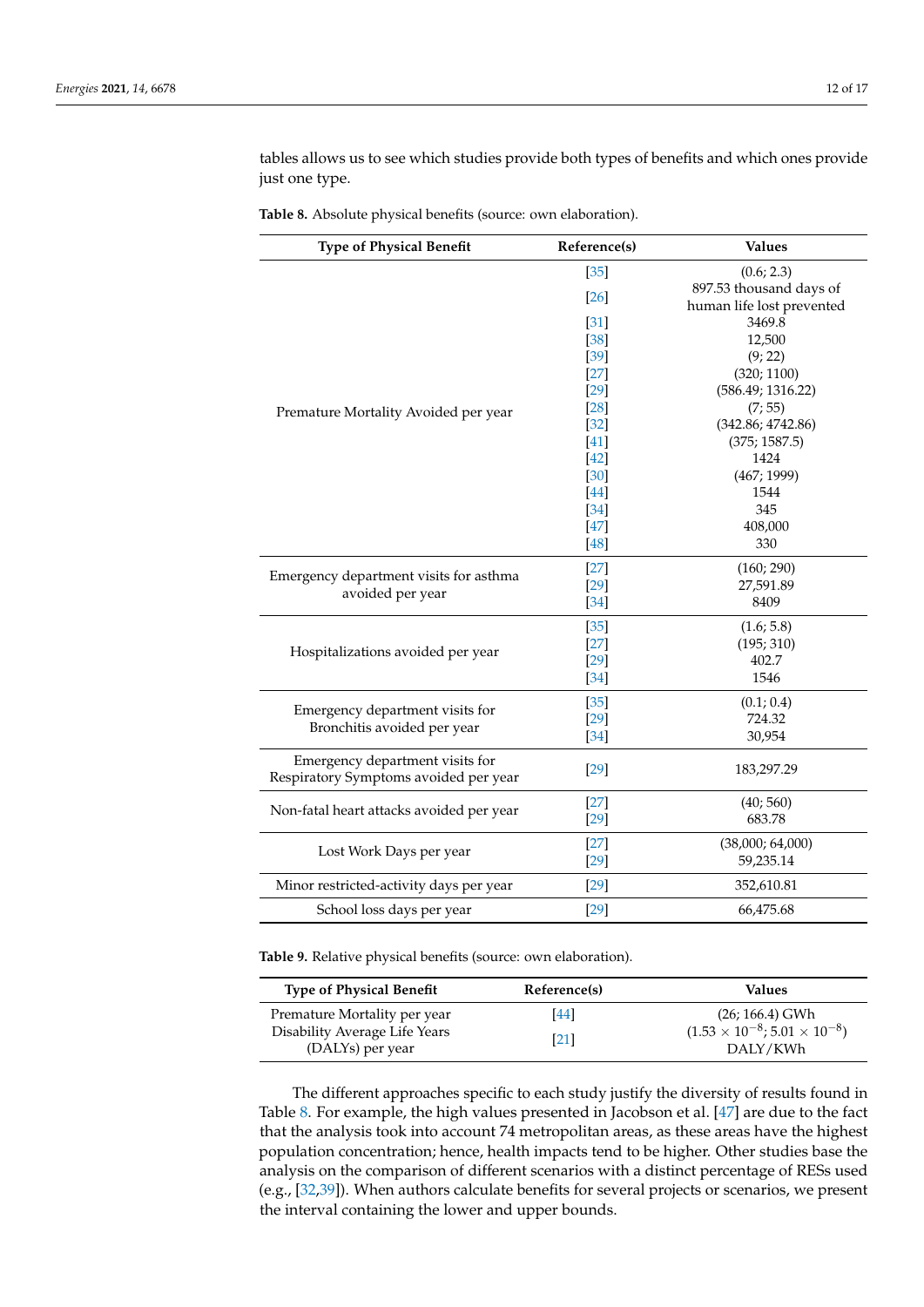Some studies present results for multiyear periods; hence, to standardize and facilitate comparison, we calculate annual values [\[29](#page-15-20)[,41\]](#page-16-11). Furthermore, for Buonocore et al. [\[44\]](#page-16-14) the value of 1544 was obtained by summing wind and solar co-benefits.

Table [9](#page-11-1) gives benefits for the unit of energy measure.

This type of result facilitates comparisons among studies. It is worth noting that only two studies present this type of result.

*3.7. Monetary Benefits*

Finally, to properly analyze RES benefits, it is useful to have a monetary value associated with the resulting health co-benefits. It is worth noting that the vast majority of the studies in this literature provide these calculations. As with physical benefits, monetary results can be given in absolute values or in relative terms. The latter make comparison among studies easier. Table [10](#page-12-0) summarizes absolute monetary benefits while Table [11](#page-12-1) depicts relative monetary benefits.

<span id="page-12-0"></span>

| Table 10. Absolute monetary benefits (source: own elaboration). |  |  |  |  |  |
|-----------------------------------------------------------------|--|--|--|--|--|
|-----------------------------------------------------------------|--|--|--|--|--|

| <b>Absolute Monetary Benefits</b> | Reference(s) | Values                      |
|-----------------------------------|--------------|-----------------------------|
| Health co-benefits per year       | [37]         | \$5.25 Million              |
|                                   | $[25]$       | (\$0.95; \$230.53) Million  |
|                                   | [26]         | €135.56 Million             |
|                                   | $[38]$       | \$103 Billion               |
|                                   | $[31]$       | $€6142.45$ Million          |
|                                   | [39]         | (\$37; \$210) Million       |
|                                   | [40]         | \$1.1 Billion               |
|                                   | $[27]$       | $(\$2.6; \$9.9)$ Billion    |
|                                   | $[29]$       | (\$1.41; \$7.35) Billion    |
|                                   | [32]         | (\$1.37; \$26.2) Billion    |
|                                   | $[41]$       | (\$0.16; \$13.49) Billion   |
|                                   | $[42]$       | \$13.1 Billion              |
|                                   | [30]         | (\$4.7; \$21) Billion       |
|                                   | $[45]$       | \$616 Billion               |
|                                   | [34]         | (\$26,78; \$222.84) Billion |
|                                   | [46]         | (E235,000; E550,000)        |
|                                   | [47]         | \$2.6 Trillion              |
|                                   | [48]         | \$3.8 Billion               |

Note: Billion indicates ten raised to the 9th and trillion indicates ten raised to the 12th.

<span id="page-12-1"></span>**Table 11.** Relative monetary benefits (source: own elaboration).

| <b>Relative Monetary Benefits</b> | Reference(s)       | <b>Values</b>                                        |
|-----------------------------------|--------------------|------------------------------------------------------|
| Co-benefits per year              | [35]               | $(1.4; 5.2)$ \$/MWh                                  |
|                                   | [36]               | $(10; 100)$ \$/MWh                                   |
|                                   | [39]               | $(63; 170)$ \$/MWh                                   |
|                                   | [40]               | 113 \$/MWh                                           |
|                                   | $[22]$             | $(4; 23)$ \$/MWh                                     |
|                                   | $[27]$             | $(20; 101)$ \$/MWh                                   |
|                                   | $[29]$             | $(0.1; 0.6)$ \$/MWh                                  |
|                                   | [28]               | $(25; 83)$ \$/MWh                                    |
|                                   | $[33]$             | $1.14\$ $/MWh$                                       |
|                                   | $\lceil 23 \rceil$ | $(0.00018; 0.00065)$ \$/MWh                          |
|                                   | [41]               | $(40; 73)$ \$/MWh                                    |
|                                   | [43]               | 934.941 \$/MWh                                       |
|                                   | [30]               | $(80; 130)$ \$/MWh                                   |
|                                   | $[46]$             | $(1.32; 3.08)$ $\mathcal{K}/\mathrm{Kg}$ of Hydrogen |
|                                   | [23]               | $(15; 200)$ \$/KWac                                  |

Once again, Table [10](#page-12-0) shows a high degree of variability in results. Even in a single study [\[25\]](#page-15-16), the interval for the benefits has a wide range (\$0.95 to \$230.53 Million).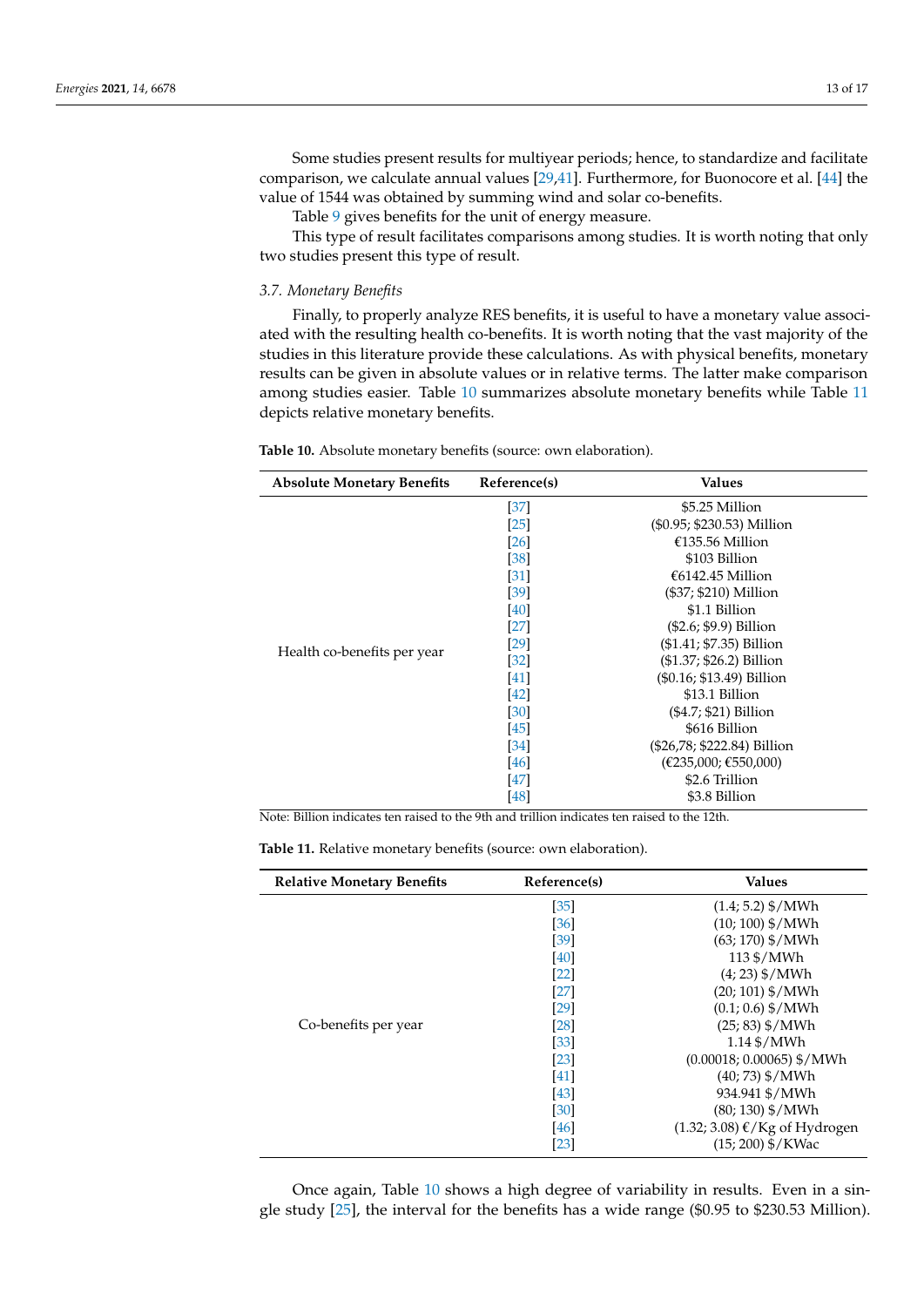Jacobson et al. [\[47\]](#page-16-17) estimated a value of \$2.6 Trillion for the health co-benefits per year, the highest value in Table [9](#page-11-1) since their study involved 74 metropolitan areas. As before, for Buonocore et al. [\[39\]](#page-16-9) the values reflect the joint health co-benefits of solar and wind energy. When authors calculate benefits for several projects, we present the lower and upper bounds considering all projects. For example, Buonocore et al. [\[39\]](#page-16-9) find benefits for solar energy in the interval (\$37; \$100) and for wind energy in the interval (\$110; \$210). In Table [10,](#page-12-0) we present the interval (\$37; \$210).

Table [11](#page-12-1) summarizes the results in terms of relative monetary health co-benefits.

The results in Table [11](#page-12-1) are diverse due to the different approaches used in each study. For the studies of Siler-Evans et al. [\[36\]](#page-16-6), Buonocore et al. [\[39\]](#page-16-9), and Millstein et al. [\[41\]](#page-16-11), the values presented in Table [11](#page-12-1) consider two types of renewable energy: solar and wind. Results depend on the sources replaced and on the population density of locations, among other aspects [\[41\]](#page-16-11). Regions with high coal dependence presented greater benefits from its replacement than regions dependent, e.g., on natural gas [\[39\]](#page-16-9). A significant variation over time and geography exists [\[41\]](#page-16-11).

# <span id="page-13-0"></span>**4. Discussion**

Our results show that the literature on health co-benefits of RES use remains scarce. Only 28 studies met our inclusion criteria. Regarding the year of publication, we observed that, contrarily to what could be expected, there was not a consistent growth of publications over the last several years. Most publications were from 2013 to 2020 but were relatively distributed over time.

Another important conclusion is that most studies were performed for developed countries, in particular for the US. It would be very important to have studies of this type for developing countries since the highest co-benefits of air quality and climate policies are expected to be found in these countries [\[53\]](#page-16-23). This happens because pollutants are transported by air, water, and soil, and are therefore distributed far beyond their point of origin [\[7\]](#page-15-0). For that reason, there is a very important international connection related to health issues generated by pollution and effects are not only local but, in fact, there is an important global component to them (including climate change). Most worldwide emissions come from developed countries; however, the resulting health impacts are greater on developing countries where populations have lower adaptation capacities and are more fragile when faced with health threats due to, e.g., malnutrition [\[12,](#page-15-4)[54\]](#page-16-24).

Most studies in the literature perform simulations on RES growth, with only seven using historical data. Simulation studies are presented for specific projects with specific conditions. Results on the health impacts of electricity generation are therefore uncertain and vary widely, which is reflected in the large range of effects that are found [\[55\]](#page-16-25).

Wind and solar power are the most studied RESs, which can be explained by their high growth potential worldwide, opportunities for decentralized generation, and increasing economic competitiveness. Only one study [\[43\]](#page-16-13) covered biomass and two combined RESs with green hydrogen [\[33,](#page-16-3)[46\]](#page-16-16).

In terms of the pollutants,  $SO_2$  and  $NO_x$  were the most commonly studied given their importance to the human health impacts. A significant number of studies (12) included CO<sub>2</sub> emissions in their analysis and therefore included both indirect and direct effects on human health since CO<sub>2</sub> emissions are linked to climate change. Notwithstanding, most studies focused on "traditional air pollutants" and their direct impacts on air quality.

Health co-benefits are strongly dependent on the project's location, the fossil fuels displaced, and the population concentration, among other aspects [\[36,](#page-16-6)[39](#page-16-9)[,41](#page-16-11)[,47\]](#page-16-17). Furthermore, results are provided both in physical and monetary terms and using absolute and relative (per unit of energy generated) measures. When results are exclusively in absolute terms, comparison among studies is difficult. However, even when relative monetary values are used, the unit of measure is often different, a problem that has already been mentioned by Siler-Evans et al. [\[36\]](#page-16-6). For example, some studies give total benefits, without information on installed capacity, while others provide results in MWh. Despite the variability in results,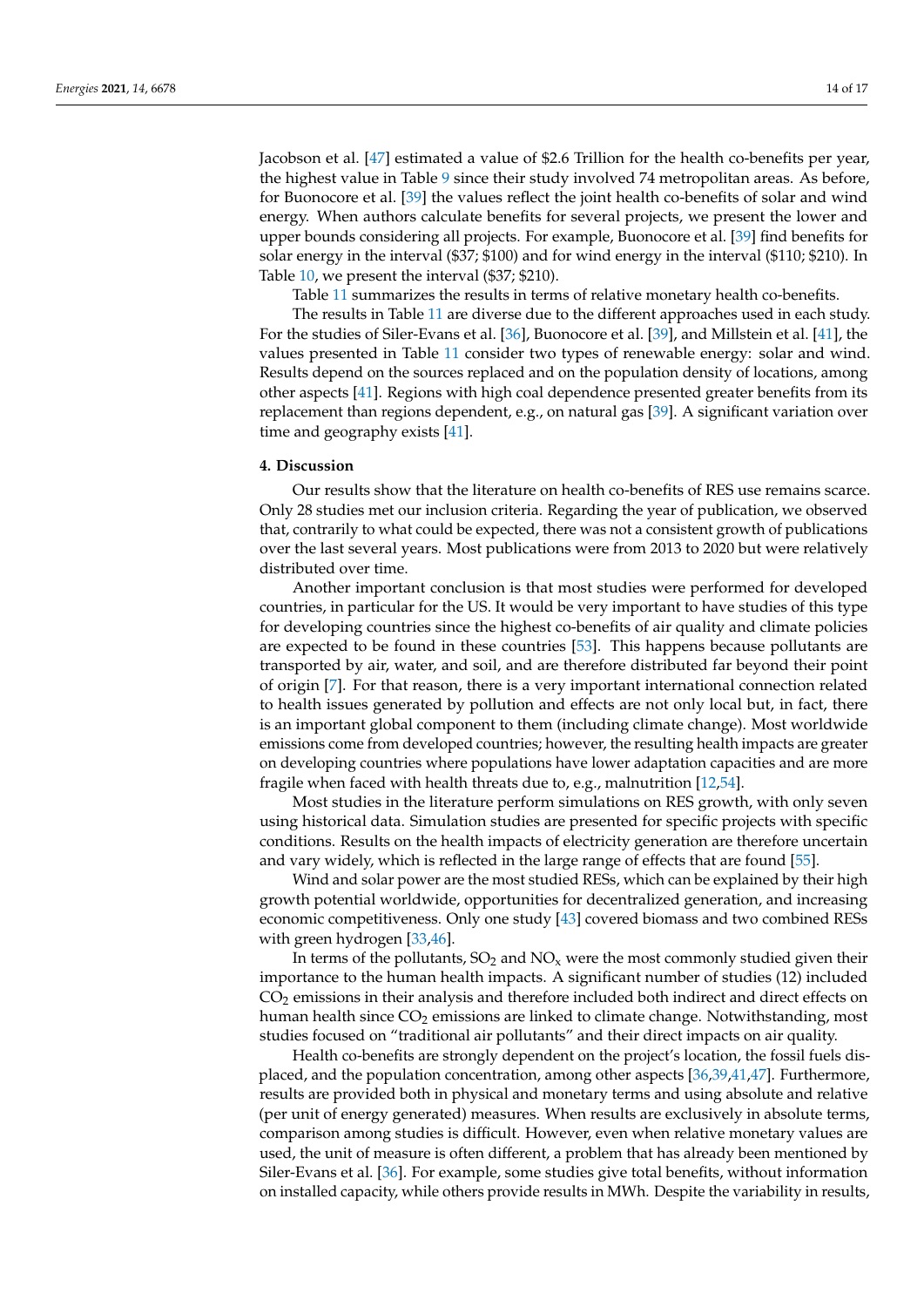the existing studies show significant health co-benefits from RES use, which is important to consider when performing cost–benefit analysis for these projects. Policy-makers also need to take these benefits into consideration when planning specific policy interventions or tools, such as subsidies and standards, among others. Still, Patridge and Gamkhar [\[35\]](#page-16-5) concluded that the benefits of RES implementation did not compensate for their costs.

Our study shows that future research should cover other countries, namely developing countries, and other RES sources (if possible). A uniformization of results (in relative monetary terms) is also desirable. This could enable an easier comparison among studies and a proper acknowledgement of all benefits arising from RES deployment.

## <span id="page-14-6"></span>**5. Conclusions**

The energy sector, and particularly electricity generation, have been responsible for the largest pollution shares worldwide. This pollution arises from the use of fossil fuels, degrades air quality, and is responsible for serious human health problems. Renewable energy sources (RESs) are crucial to the mitigation of environmental problems, particularly health problems associated with air pollution derived from the energy sector. These sources can have a significant impact in reducing pollution and therefore alleviate human health problems associated with poor air quality. When assessing the economic viability of RESs, their health co-benefits should be considered in policy, legal, and financial decision-making. This should be done for all energy projects [\[7\]](#page-15-0). Specifically, the health co-benefits are important to a full cost–benefit analysis [\[39\]](#page-16-9).

In this paper, we provide a systematic literature survey (SLR) of studies on the health co-benefits of RES use. This literature is still relatively new and needs to be extended since only a few papers focus strictly on health co-benefits and quantify them separately. Overall, the health co-benefits of RES use found in the literature are significant and nonnegligeable, which highlights the importance of including them in a comprehensive cost– benefit analysis.

One of the limitations of our work is that we specifically aimed to focus on studies that depicted RES health co-benefits; that is, the positive impact of RES use. However, there is a fine line between the literature on RES benefits and of negative effects of fossil fuels since RESs usually replace them. This separation was shown to be complex at times.

**Author Contributions:** S.S., E.L. and I.S. contributed equally to all phases of the research. All authors have read and agreed to the published version of the manuscript.

**Funding:** This research was financed by Portuguese public funds through FCT-Fundação para a Ciência e a Tecnologia, I.P., in the framework of the project with reference numbers UIDB/04105/2020, UIDB/04005/2020, and UIDP/04005/2020.

**Conflicts of Interest:** The authors declare no conflict of interest.

#### **References**

- <span id="page-14-0"></span>1. Wilkinson, P.; Smith, K.R.; Joffe, M.; Haines, A. A global perspective on energy: Health effects and injustices. *Lancet* **2007**, *370*, 965–978. [\[CrossRef\]](http://doi.org/10.1016/S0140-6736(07)61252-5)
- <span id="page-14-1"></span>2. Stern, N. *The Stern Review: The Economics of Climate Change*; Cambridge University Press: Cambridge, UK, 2006.
- <span id="page-14-2"></span>3. Buonocore, J. Health and Climate Benefits of Renewable Energy and Energy Efficiency: Evidence from the United States. In *Special Lecture in the Celebration of the 50th Anniversary of the Southeast Asian Ministers of Education Organization Tropical Medicine and Public Health Network (SEAMEO-Tropmed)*; University of the Philippines: Manila, Philippines, 2006. Available online: [https://saludsindanio.org/sites/default/files/documents-files/3817/Concept%20Note%20and%20Program%20Dr%](https://saludsindanio.org/sites/default/files/documents-files/3817/Concept%20Note%20and%20Program%20Dr%20Buonocore%20UP%20Manila%20Mar%2010.pdf) [20Buonocore%20UP%20Manila%20Mar%2010.pdf](https://saludsindanio.org/sites/default/files/documents-files/3817/Concept%20Note%20and%20Program%20Dr%20Buonocore%20UP%20Manila%20Mar%2010.pdf) (accessed on 2 September 2021).
- <span id="page-14-3"></span>4. Schwerhoff, G.; Kornek, U.; Lessmann, K.; Pahle, M. Leadership in climate change mitigation: Consequences and incentives. *J. Econ. Surv.* **2017**, *32*, 491–517. [\[CrossRef\]](http://doi.org/10.1111/joes.12203)
- <span id="page-14-4"></span>5. Gallagher, C.L.; Holloway, T. Integrating Air Quality and Public Health Benefits in U.S. Decarbonization Strategies. *Front. Public Health* **2020**, *8*. [\[CrossRef\]](http://doi.org/10.3389/fpubh.2020.563358) [\[PubMed\]](http://www.ncbi.nlm.nih.gov/pubmed/33330312)
- <span id="page-14-5"></span>6. Smith, K.; Frumkin, H.; Balakrishnan, K.; Butler, C.; Chafe, Z.; Fairlie, I.; Kinney, P.; Kjellstrom, T.; Mauzerall, D.L.; McKone, T.E.; et al. Energy and human health. *Annu. Rev. Public Health* **2013**, *34*, 159–188. [\[CrossRef\]](http://doi.org/10.1146/annurev-publhealth-031912-114404)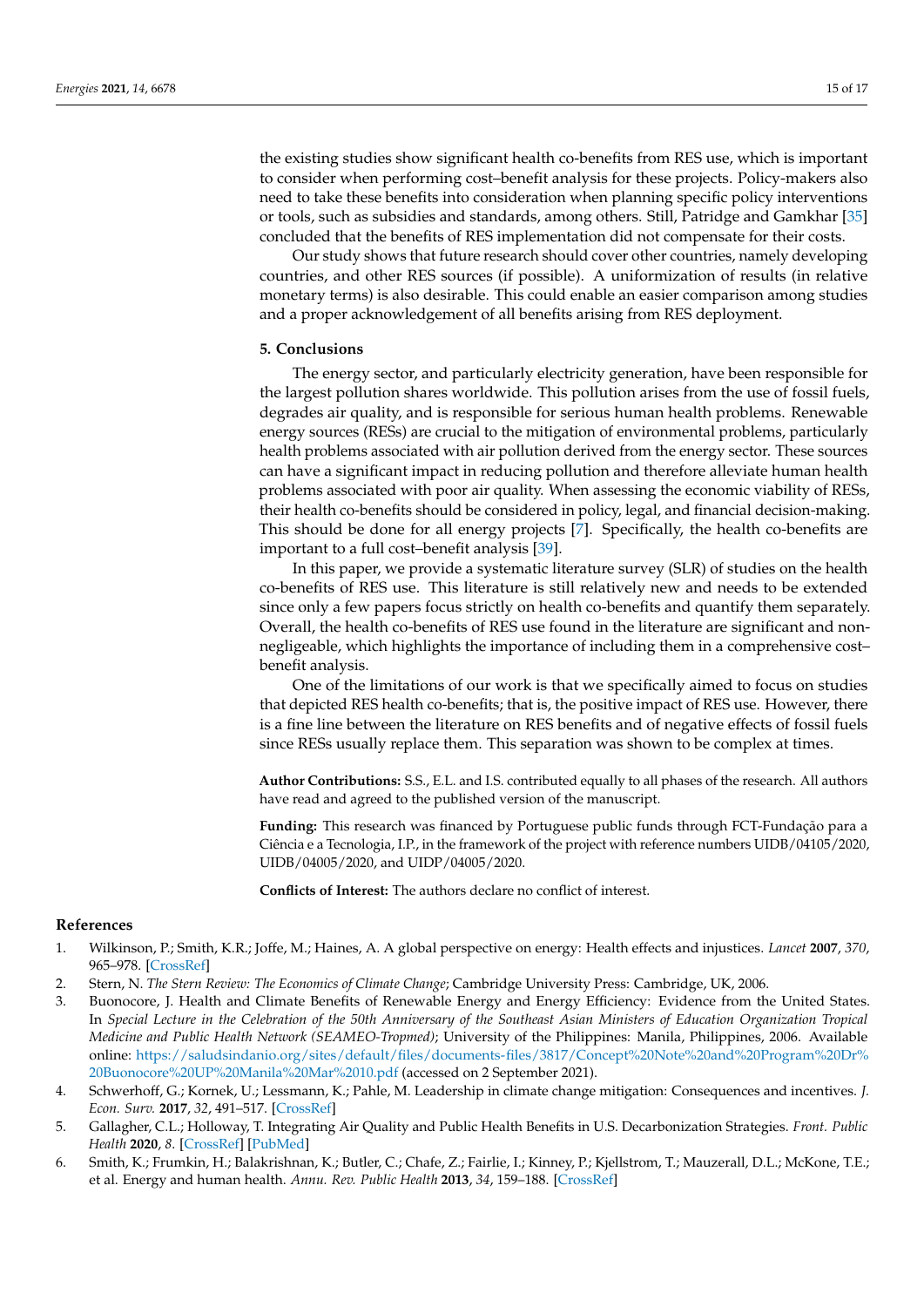- <span id="page-15-0"></span>7. Wang, J.; Orris, P.; Healthy Energy Initiative. *The Health Impacts of Energy Choices: A Briefing Paper for the Health Community*; Health Care Without Harm: Brussels, Belgium, 2015. Available online: [http://www.healthyenergyinitiative.org/wp-content/uploads/](http://www.healthyenergyinitiative.org/wp-content/uploads/2015/10/Health-Impacts-of-Energy-Choices_DigitalVersion.pdf) [2015/10/Health-Impacts-of-Energy-Choices\\_DigitalVersion.pdf](http://www.healthyenergyinitiative.org/wp-content/uploads/2015/10/Health-Impacts-of-Energy-Choices_DigitalVersion.pdf) (accessed on 2 September 2021).
- <span id="page-15-1"></span>8. Lim, S.S.; Vos, T.; Flaxman, A.D.; Danaei, G.; Shibuya, K.; Adair-Rohani, H.; AlMazroa, M.A.; Amann, M.; Anderson, H.R.; Andrews, K.G.; et al. A comparative risk assessment of burden of disease and injury attributable to 67 risk factors and risk factor clusters in 21 regions, 1990–2010: A systematic analysis for the Global Burden of Disease Study 2010. *Lancet* **2012**, *380*, 2224–2260. [\[CrossRef\]](http://doi.org/10.1016/S0140-6736(12)61766-8)
- <span id="page-15-2"></span>9. Kim, C.; Henneman, L.R.F.; Choirat, C.; Zigler, C.M. Health effects of power plant emissions through ambient air quality. *J. R. Stat. Soc. Ser. A Stat. Soc.* **2020**, *183*, 1677–1703. [\[CrossRef\]](http://doi.org/10.1111/rssa.12547)
- 10. Hirschberg, S.; Bauer, C.; Burgherr, P.; Cazzoli, E.; Heck, T.; Spada, M.; Treyer, K. Health effects of technologies of power generation: Contributions from normal operation, severe accidents and terrorist threat. *Reliab. Eng. Syst. Saf.* **2016**, *145*, 373–387. [\[CrossRef\]](http://doi.org/10.1016/j.ress.2015.09.013)
- <span id="page-15-3"></span>11. Bridges, A.; Felder, F.A.; McKelvey, K.; Niyogi, I. Uncertainty in energy planning: Estimating the health impacts of air pollution from fossil fuel electricity generation. *Energy Res. Soc. Sci.* **2015**, *6*, 74–77. [\[CrossRef\]](http://doi.org/10.1016/j.erss.2014.12.002)
- <span id="page-15-4"></span>12. Haines, A.; Smith, K.R.; Anderson, D.; Epstein, P.R.; McMichael, A.J.; Roberts, I.; Wilkinson, P.; Woodcock, J.; Woods, J. Policies for accelerating access to clean energy, improving health, advancing development, and mitigating climate change. *Lancet* **2007**, *370*, 1264–1281. [\[CrossRef\]](http://doi.org/10.1016/S0140-6736(07)61257-4)
- <span id="page-15-5"></span>13. United Nations—Energy. *Background Note, Energy: A Brief Discussion on Goals, Targets and Indicators*; United Nations: New York, NY, USA, 2014. Available online: [https://sdgs.un.org/sites/default/files/publications/1262Background%20Note%20on%20](https://sdgs.un.org/sites/default/files/publications/1262Background%20Note%20on%20Energy%20Goals%2C%20Targets%20and%20Indicators%20%28Update%2028%20May%202014%29.pdf) [Energy%20Goals%2C%20Targets%20and%20Indicators%20%28Update%2028%20May%202014%29.pdf](https://sdgs.un.org/sites/default/files/publications/1262Background%20Note%20on%20Energy%20Goals%2C%20Targets%20and%20Indicators%20%28Update%2028%20May%202014%29.pdf) (accessed on 2 September 2021).
- <span id="page-15-6"></span>14. Pablo-Romero, M.; Román, R.; Sánchez-Braza, A.; Yñiguez, R. Renewable Energy, Emissions, and Health. In *Renewable Energy— Utilisation and System Integration*, 1st ed.; Cao, W., Hu, Y., Eds.; IntechOpen: Rijeka, Croatia, 2016; pp. 173–198.
- <span id="page-15-7"></span>15. Lelieveld, J.; Evans, J.; Fnais, M.; Giannadaki, D.; Pozzer, A. The contribution of outdoor air pollution sources to premature mortality on a global scale. *Nature* **2015**, *525*, 367–371. [\[CrossRef\]](http://doi.org/10.1038/nature15371)
- <span id="page-15-8"></span>16. Chang, K.M.; Hess, J.J.; Balbus, J.M.; Buonocore, J.J.; Cleveland, D.A.; Grabow, M.; Neff, R.; Saari, R.K.; Tessum, C.W.; Wilkinson, P.; et al. Ancillary health effects of climate mitigation scenarios as drivers of policy uptake: A review of air quality, transportation and diet co-benefits modeling studies. *Environ. Res. Lett.* **2017**, *12*, 113001. [\[CrossRef\]](http://doi.org/10.1088/1748-9326/aa8f7b)
- <span id="page-15-9"></span>17. Tranfield, D.; Denyer, D.; Smart, P. Towards a Methodology for Developing Evidence-Informed Management Knowledge by Means of Systematic Review. *Br. J. Manag.* **2003**, *14*, 207–222. [\[CrossRef\]](http://doi.org/10.1111/1467-8551.00375)
- <span id="page-15-10"></span>18. Kraus, S.; Breier, M.; Dasí-Rodríguez, S. The art of crafting a systematic literature review in entrepreneurship research. *Int. Entrep. Manag. J.* **2020**, *16*, 1023–1042. [\[CrossRef\]](http://doi.org/10.1007/s11365-020-00635-4)
- <span id="page-15-11"></span>19. Ou, Y.; Shi, W.; Smith, S.; Ledna, C.M.; West, J.J.; Nolte, C.G.; Loughlin, D.H. Estimating environmental co-benefits of U.S. low-carbon pathways using an integrated assessment model with state-level resolution. *Appl. Energy* **2018**, *216*, 482–493. [\[CrossRef\]](http://doi.org/10.1016/j.apenergy.2018.02.122)
- 20. Luderer, G.; Pehl, M.; Arvesen, A.; Gibon, T.; Bodirsky, B.L.; Sytze de Boer, H.; Fricko, O.; Hejazi, M.; Humpenoder, F.; Iyer, G.; et al. Environmental co-benefits and adverse side-effects of alternative power sector de-carbonization strategies. *Nat. Commun.* **2019**, *10*, 5229. [\[CrossRef\]](http://doi.org/10.1038/s41467-019-13067-8) [\[PubMed\]](http://www.ncbi.nlm.nih.gov/pubmed/31745077)
- <span id="page-15-12"></span>21. Ben Amor, M.; Lesage, P.; Pineau, P.-O.; Samson, R. Can distributed generation offer substantial benefits in a Northeastern American context? A case study of small-scale renewable technologies using a life cycle methodology. *Renew. Sustain. Energy Rev.* **2010**, *14*, 2885–2895. [\[CrossRef\]](http://doi.org/10.1016/j.rser.2010.08.001)
- <span id="page-15-13"></span>22. Barbose, G.; Bird, L.; Heeter, J.; Flores-Espino, F.; Wiser, R. Costs and benefits of renewables portfolio standards in the United States. *Renew. Sustain. Energy Rev.* **2015**, *52*, 523–533. [\[CrossRef\]](http://doi.org/10.1016/j.rser.2015.07.175)
- <span id="page-15-14"></span>23. Descateaux, P.; Astudillo, M.F.; Ben Amor, M. Assessing the life cycle environmental benefits of renewable distributed generation in a context of carbon taxes: The case of the Northeastern American market. *Renew. Sustain. Energy Rev.* **2016**, *53*, 1178–1189. [\[CrossRef\]](http://doi.org/10.1016/j.rser.2015.09.022)
- <span id="page-15-15"></span>24. Brown, P.R.; O'Sullivan, F.M. Spatial and temporal variation in the value of solar power across United States electricity markets. *Renew. Sustain. Energy Rev.* **2020**, *121*, 109594. [\[CrossRef\]](http://doi.org/10.1016/j.rser.2019.109594)
- <span id="page-15-16"></span>25. McCubbin, D.; Sovacool, B.K. Quantifying the health and environmental benefits of wind power to natural gas. *Energy Policy* **2013**, *53*, 429–441. [\[CrossRef\]](http://doi.org/10.1016/j.enpol.2012.11.004)
- <span id="page-15-17"></span>26. Burgos-Payán, M.; Roldán-Fernández, J.M.; Trigo-García, L.; Bermúdez-Ríos, J.M.; Riquelme-Santos, J.M. Costs and benefits of the renewable production of electricity in Spain. *Energy Policy* **2013**, *56*, 259–270. [\[CrossRef\]](http://doi.org/10.1016/j.enpol.2012.12.047)
- <span id="page-15-18"></span>27. Barbose, G.; Wiser, R.; Heeter, J.; Mai, T.; Bird, L.; Bolinger, M.; Carpenter, A.; Heath, G.; Keyser, D.; Macknick, J.; et al. A retrospective analysis of benefits and impacts of U.S. renewable portfolio standards. *Energy Policy* **2016**, *96*, 645–660. [\[CrossRef\]](http://doi.org/10.1016/j.enpol.2016.06.035)
- <span id="page-15-19"></span>28. Buonocore, J.J.; Luckow, P.; Fisher, J.; Kempton, W.; Levy, J.I. Health and climate benefits of offshore wind facilities in the Mid-Atlantic United States. *Environ. Res. Lett.* **2016**, *11*, 074019. [\[CrossRef\]](http://doi.org/10.1088/1748-9326/11/7/074019)
- <span id="page-15-20"></span>29. Wiser, R.; Bolinger, M.; Heath, G.; Keyser, D.; Lantz, E.; Macknick, J.; Mai, T.; Millstein, D. Long-term implications of sustained wind power growth in the United States: Potential benefits and secondary impacts. *Appl. Energy* **2016**, *179*, 146–158. [\[CrossRef\]](http://doi.org/10.1016/j.apenergy.2016.06.123)